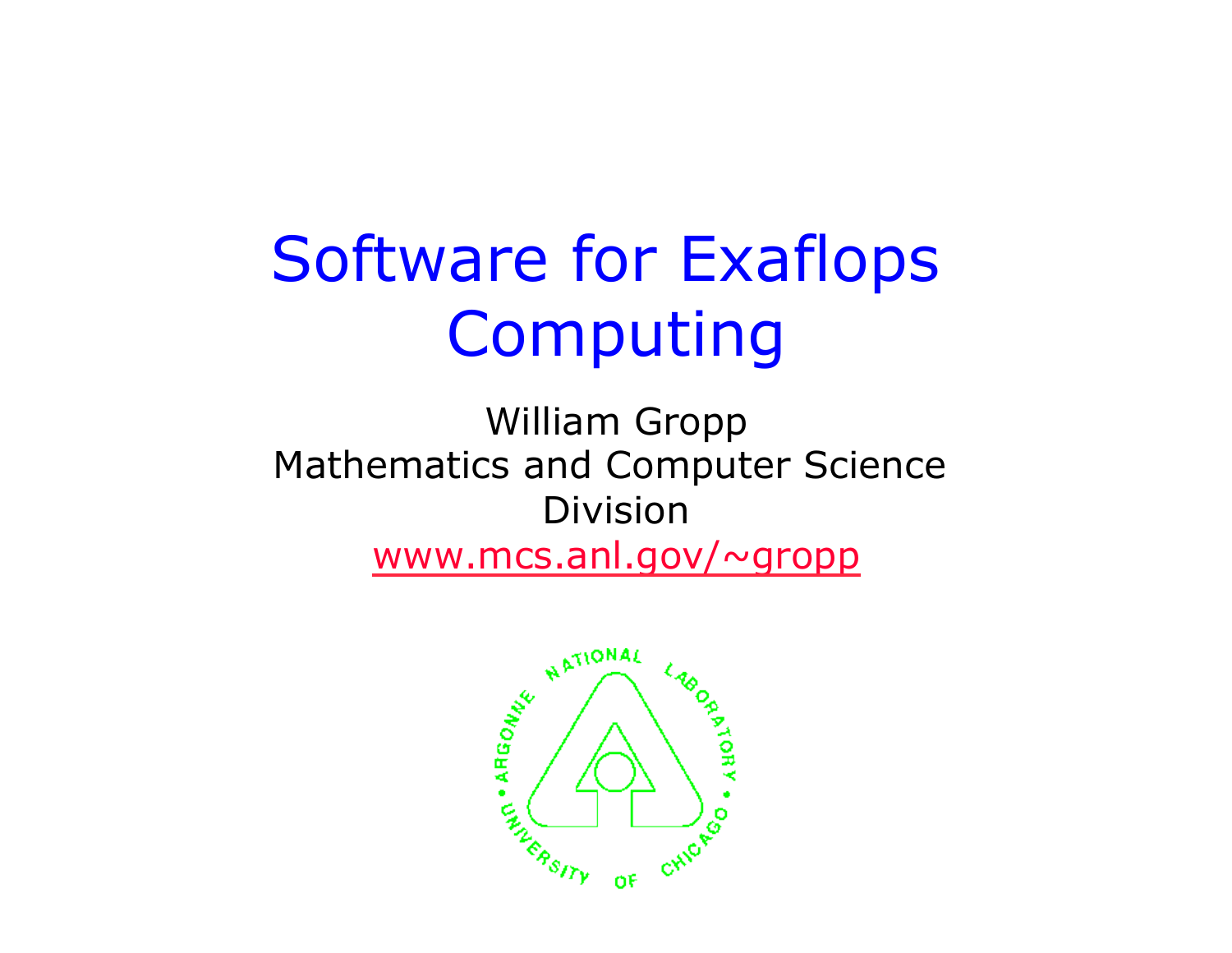Why New Programming Approaches?

- Massive Parallelism
- Different Hardware
- Frequent Faults
- Higher Productivity
	- ♦Whorfian hypothesis
		- Strong form: Language controls both thought and behavior
			- **Rejected by linguistics community**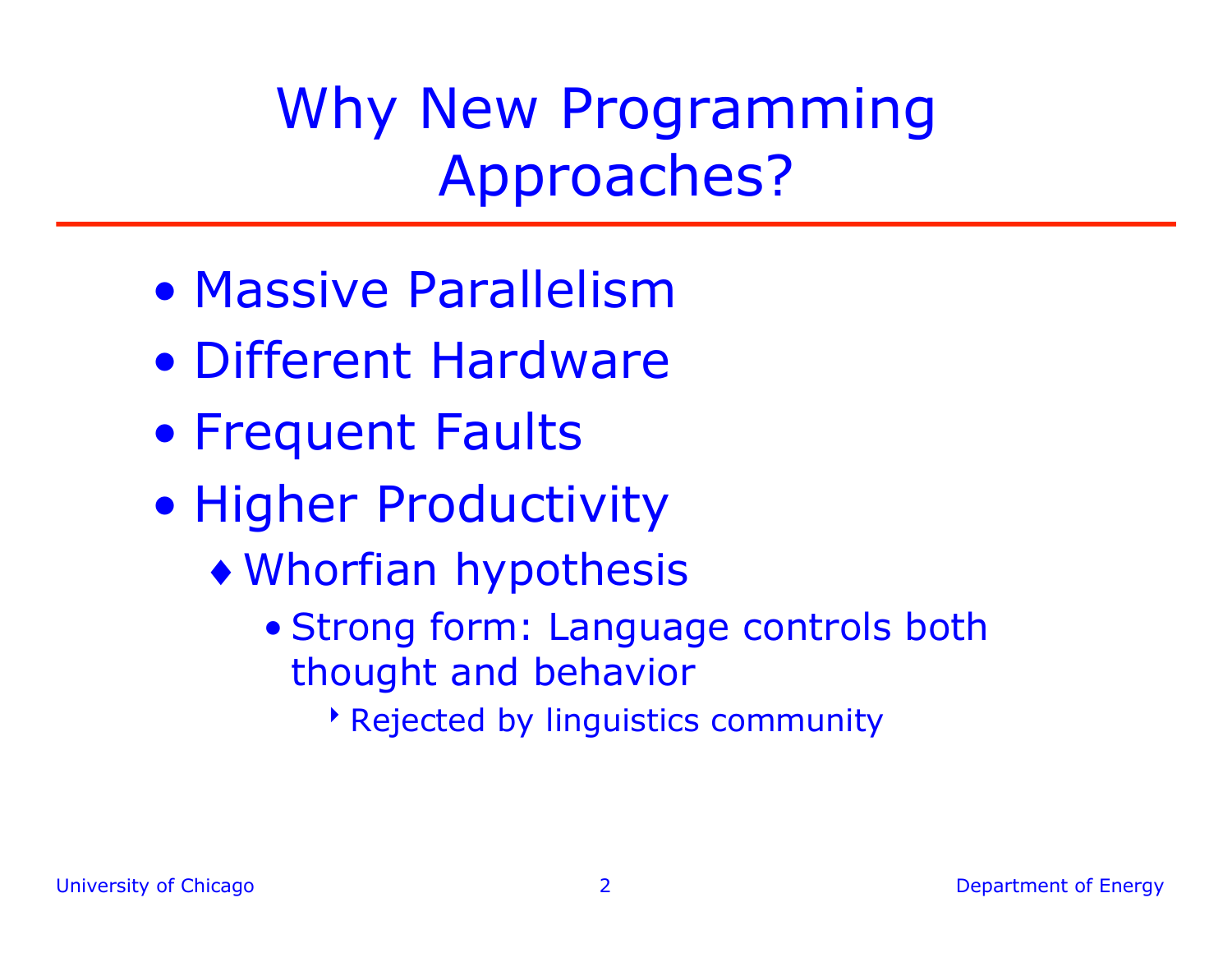#### We Haven't Always Been Digital

ANL-6187 Physics & Mathematics (TID-4500, 15th Ed.) AEC Research and Development Report

ARGONNE NATIONAL LABORATORY 9700 South Cass Avenue Argonne, Illinois 60439

INTRODUCTION TO ELECTRONIC ANALOGUE COMPUTING

#### by

Lawrence T. Bryant and Louis C. Just Applied Mathematics Division

and

Gerard S. Pawlicki International Institute of Nuclear Science and Engineering

July 1960

Reprinted August 1966

Operated by The University of Chicago under Contract  $W-31-109$ -eng-38 with the U. S. Atomic Energy Commission

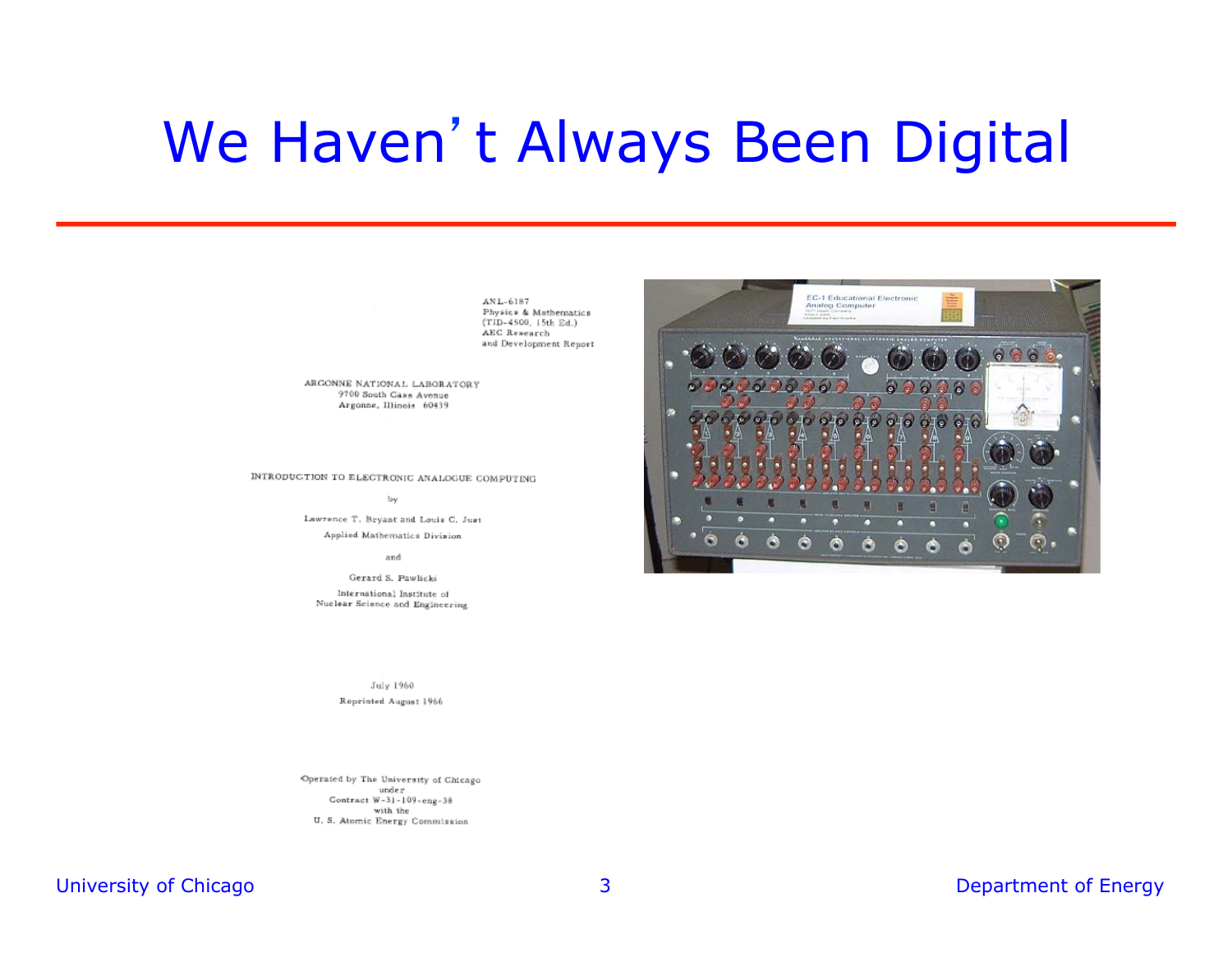### Historical Context

- Pasadena workshop (1992)
- PetaFlops workshops (1994—)
- Gloom and doom
- Success!
	- ♦ But we won't admit it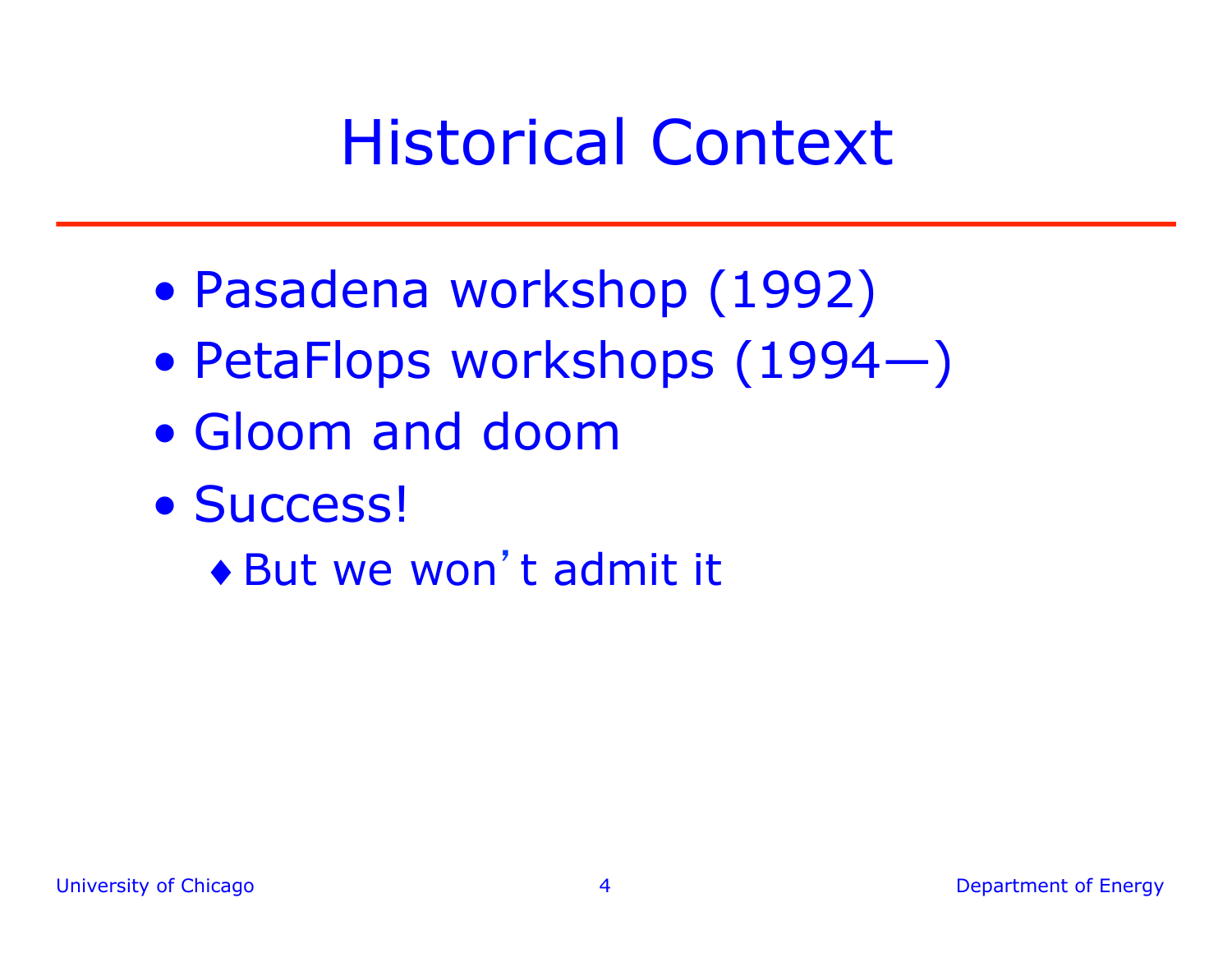#### Quotes from "System Software and Tools for High Performance Computing Environments"

- "The strongest desire expressed by these users was simply to satisfy the urgent need to get applications codes running on parallel machines as quickly as possible"
- In a list of enabling technologies for mathematical software, "Parallel prefix for arbitrary user-defined associative operations should be supported. Conflicts between system and library (e.g., in message types) should be automatically avoided."
	- ♦ Note that MPI-1 provided both
- "For many reasons recoverability mechanisms are important for both batch and interactive systems."
	- ♦ Followed by a discussion of checkpointing
- Immediate Goals for Computing Environments:
	- ♦ Parallel computer support environment
	- ♦ Standards for same
	- ♦ Standard for parallel I/O
	- ♦ Standard for message passing on distributed memory machines
- "The single greatest hindrance to significant penetration of MPP technology in scientific computing is the absence of common programming interfaces across various parallel computing systems"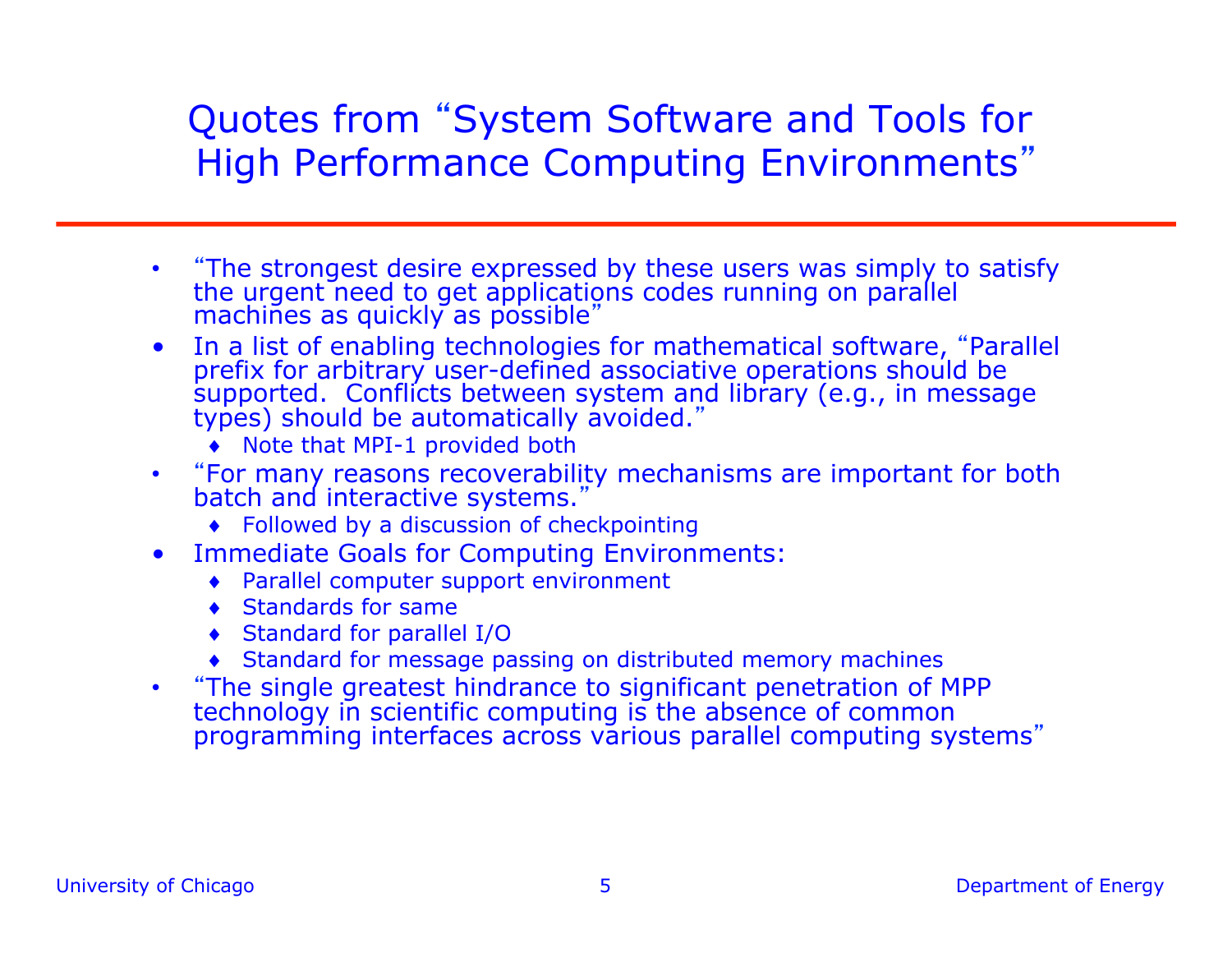#### Quotes from "Enabling Technologies for Petaflops Computing" :

- "The software for the current generation of 100 GF machines is not adequate to be scaled to a TF..."
- "The Petaflops computer is achievable at reasonable cost with technology available in about 20 years [2014]."
	- ♦ (estimated clock speed in 2004 700MHz
- "Software technology for MPP's must evolve new ways to design software that is portable across a wide variety of computer architectures. Only then can the small but important MPP sector of the computer hardware market leverage the massive investment that is being applied to commercial software for the business and commodity computer market."
- "To address the inadequate state of software productivity, there is a need to develop language systems able to integrate software components that use different paradigms and language dialects."
- (9 overlapping programming models, including shared memory, message passing, data parallel, distributed shared memory, functional programming, O-O programming, and evolution of existing languages)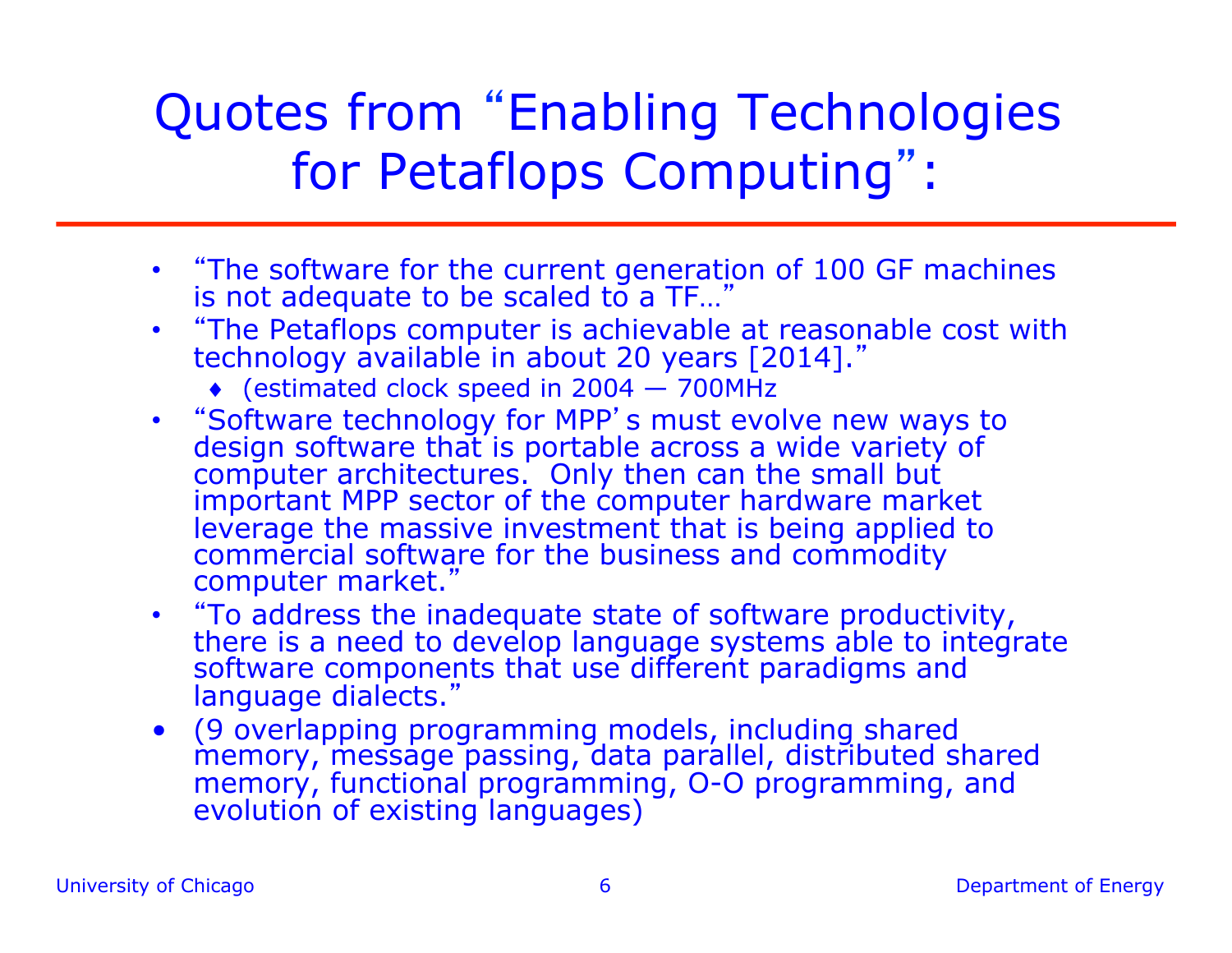# Is There A Problem?

- Many feel that programming for performance is too hard; there is a *productivity crisis*
- And supporting new algorithms is too difficult
	- ♦ Either use new algorithm on slow hardware (general CISC/RISC µprocessor)
	- ♦ Or old algorithm on fast hardware (vector/ stream processor)
- But despite the gloom and doom, and despite little organized effort to solve all of these problems, we have *applications* running at over 10 TF today.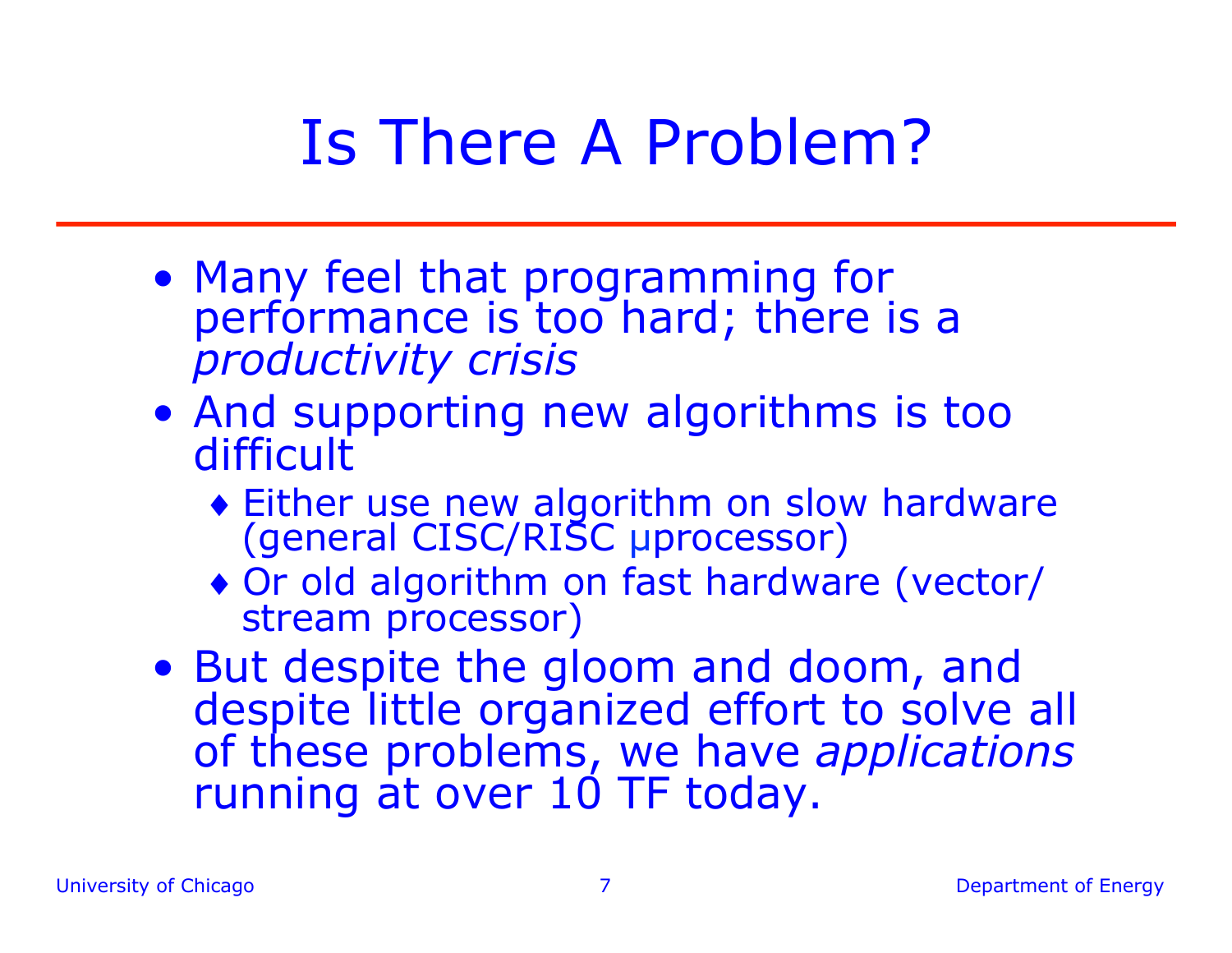#### Contrarian View

- Algorithms are an expression of the *mathematics* 
	- ♦ Need new *algorithms*
	- ♦ Need better ways to express those algorithms that match hardware realities
		- Parallelism is only one of the easier problems
		- Algorithms must match what the hardware can do well — this is where languages may need to change (Whorf)
- Are new languages really necessary?
	- ♦ If so, how should they be evaluated?
		- The must address the hard problems, not just the easy ones
	- ♦ If not, how do we solve the problems we face?
- To see the pros and cons of new languages, lets look at some examples…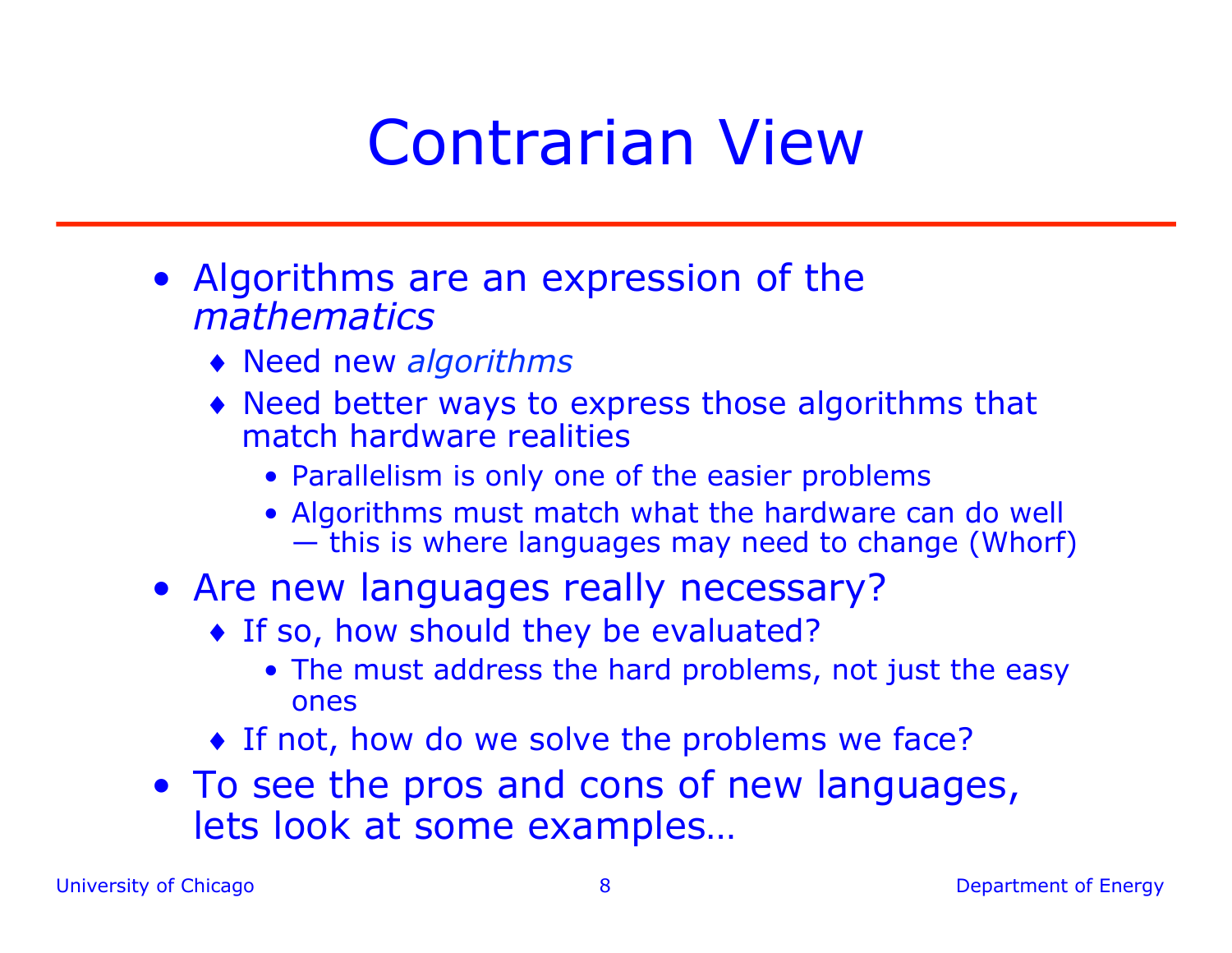#### Consider These Five Examples

- Three Mesh Problems
	- ♦ Regular mesh
	- ♦ Irregular mesh
	- $\bullet$  C-mesh
- Indirect access
- Broadcast to all processes and allreduce among all processes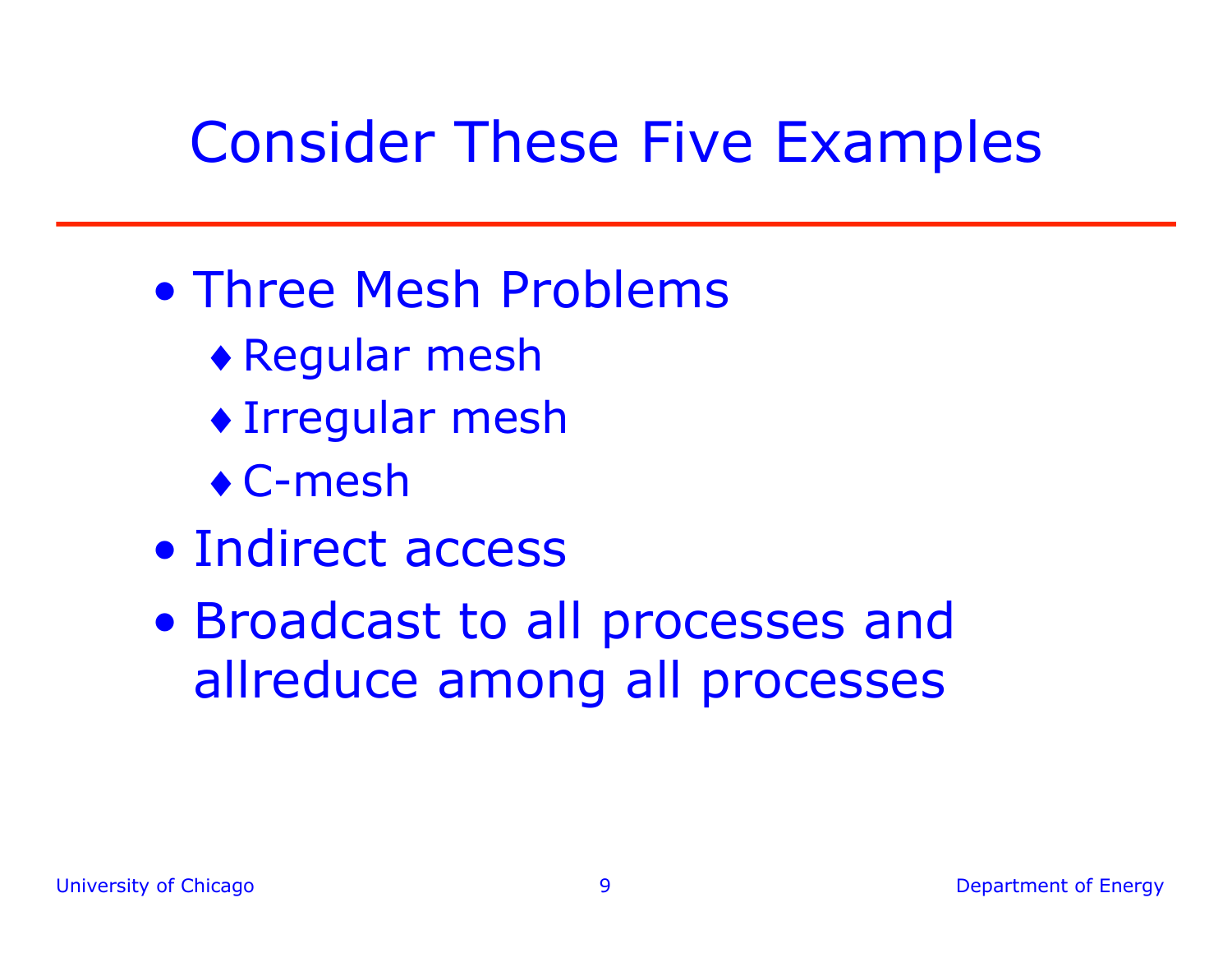# Regular Mesh Codes

- Classic example of what is wrong with MPI
	- ♦ Some examples follow, taken from *CRPC Parallel Computing Handbook* and ZPL web site, of mesh sweeps

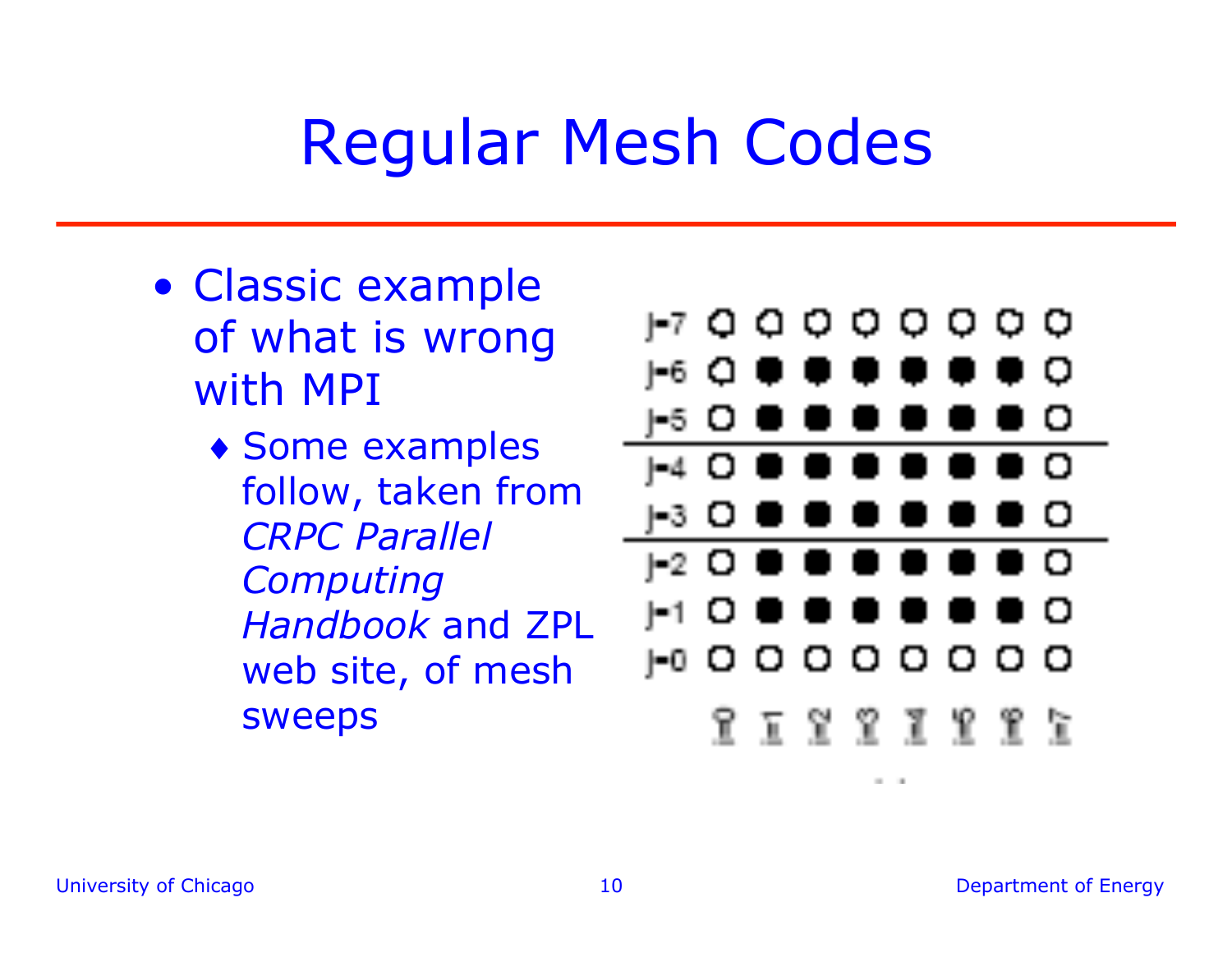#### Uniprocessor Sweep

```
do k=1, maxiter 
  do j=1, n-1 
     do i=1, n-1
        unew(i,j) = 0.25 * (u(i+1,j) + u(i-1,j) + 8u(i,j+1) + u(i,j-1) - 8h * h * f(i,j)enddo 
  enddo 
  u = unew
enddo
```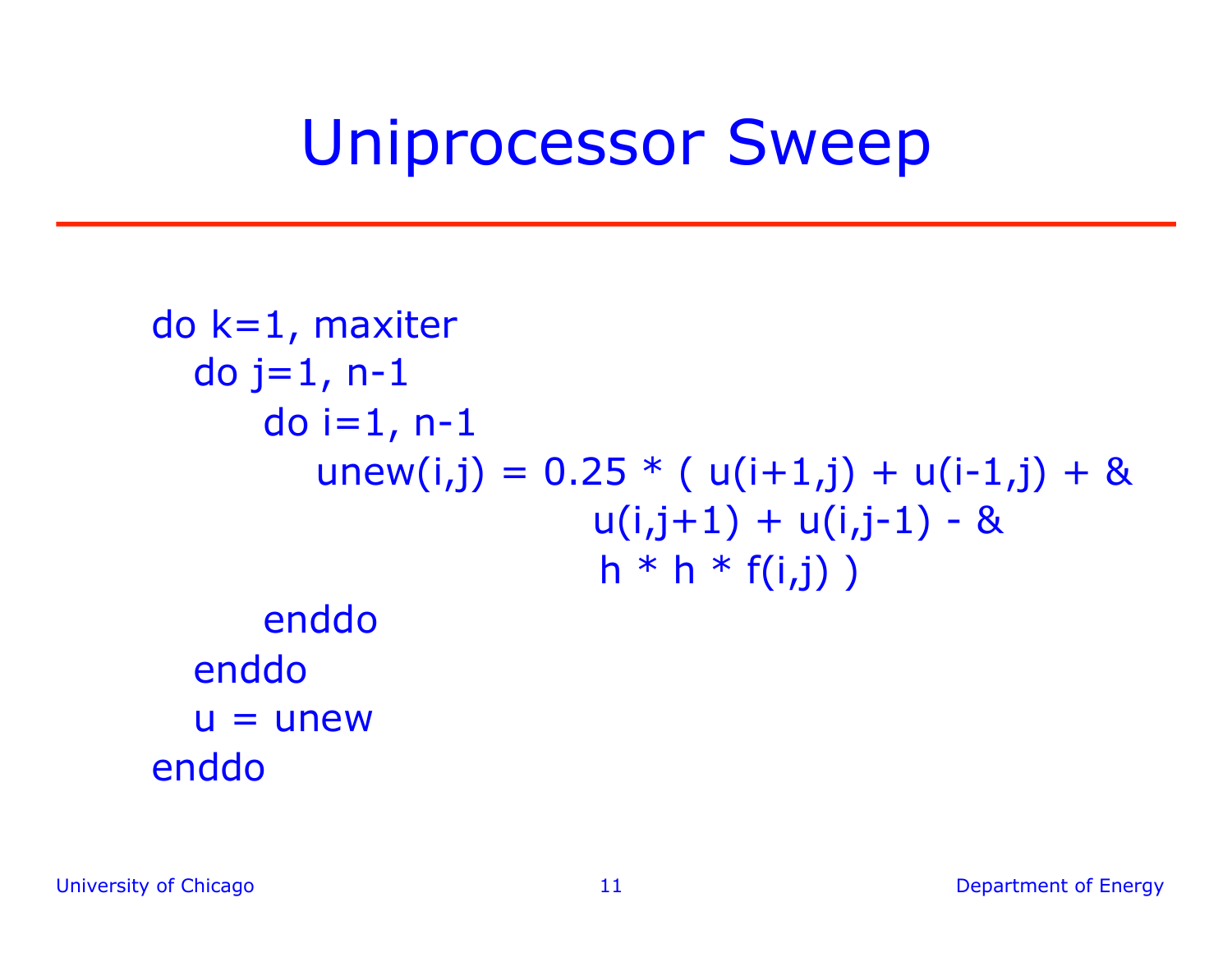## MPI Sweep

```
do k=1, maxiter 
   ! Send down, recv up 
   call MPI_Sendrecv( u(1,js), n-1, MPI_REAL, nbr_down, k & 
        u(1,je+1), n-1, MPI_REAL, nbr_up, k, & 
        MPI_COMM_WORLD, status, ierr )
   ! Send up, recv down 
   call MPI_Sendrecv(u(1,je), n-1, MPI_REAL, nbr_up, k+1, &
        u(1,js-1), n-1, MPI_REAL, nbr_down, k+1,&
        MPI_COMM_WORLD, status, ierr )
   do j=js, je 
     do i=1, n-1
        unew(i,j) = 0.25 * (u(i+1,j) + u(i-1,j) + u(i,j+1) + u(i,j-1) - 8h * h * f(i,i) enddo 
     enddo 
   u =unew
enddo
```
#### And the more scalable 2-d decomposition is even messier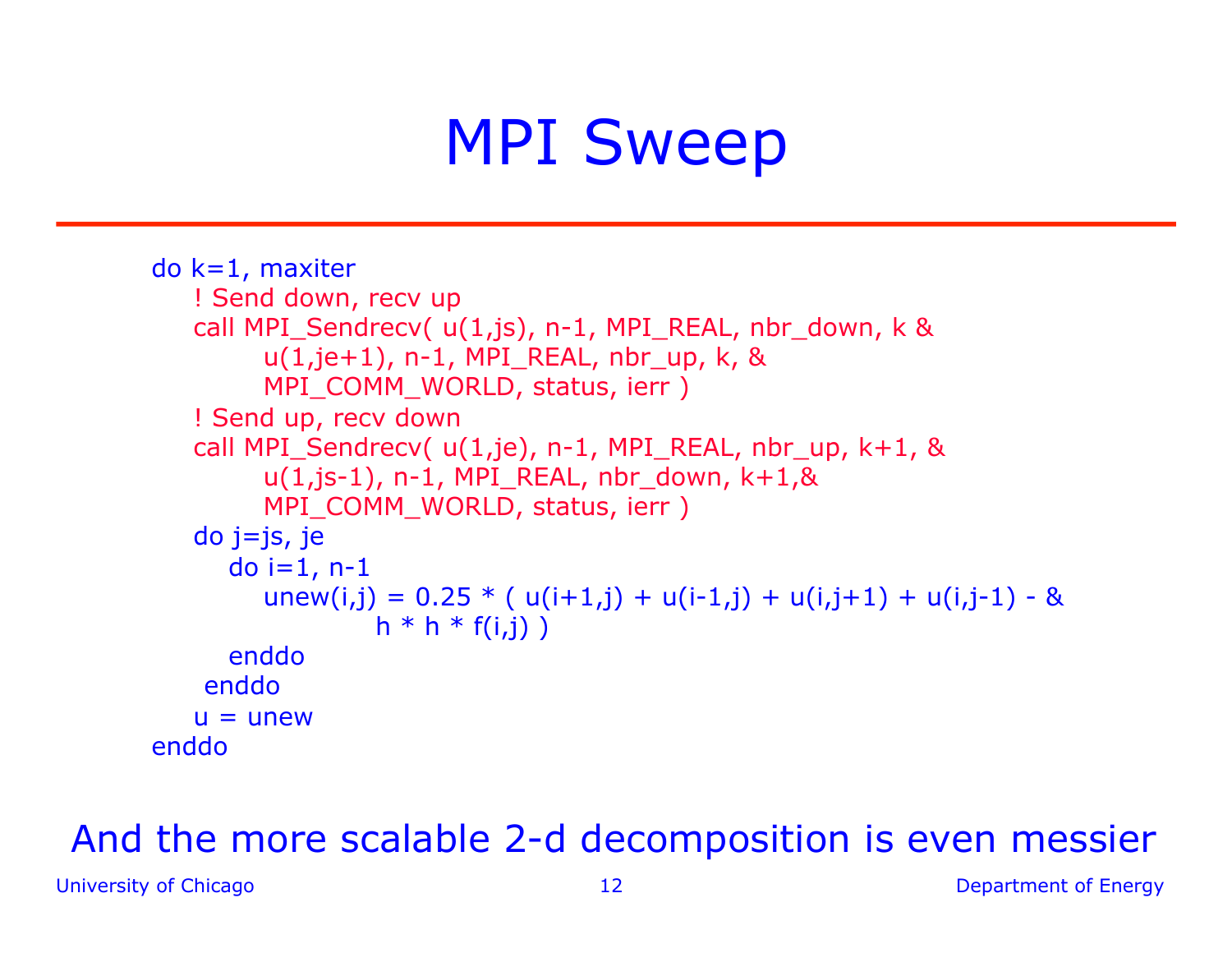### HPF Sweep

```
!HPF$ DISTRIBUTE u(:,BLOCK) 
!HPF$ ALIGN unew WITH u 
!HPF$ ALIGN f WITH u 
do k=1, maxiter 
  unew(1:n-1,1:n-1) = 0.25 * 8(u(2:n,1:n-1) + u(0:n-2,1:n-1) + 8u(1:n-1,2:n) + u(1:n-1,0:n-2) - 8h * h * f(1:n-1,1:n-1)u = unew
enddo
```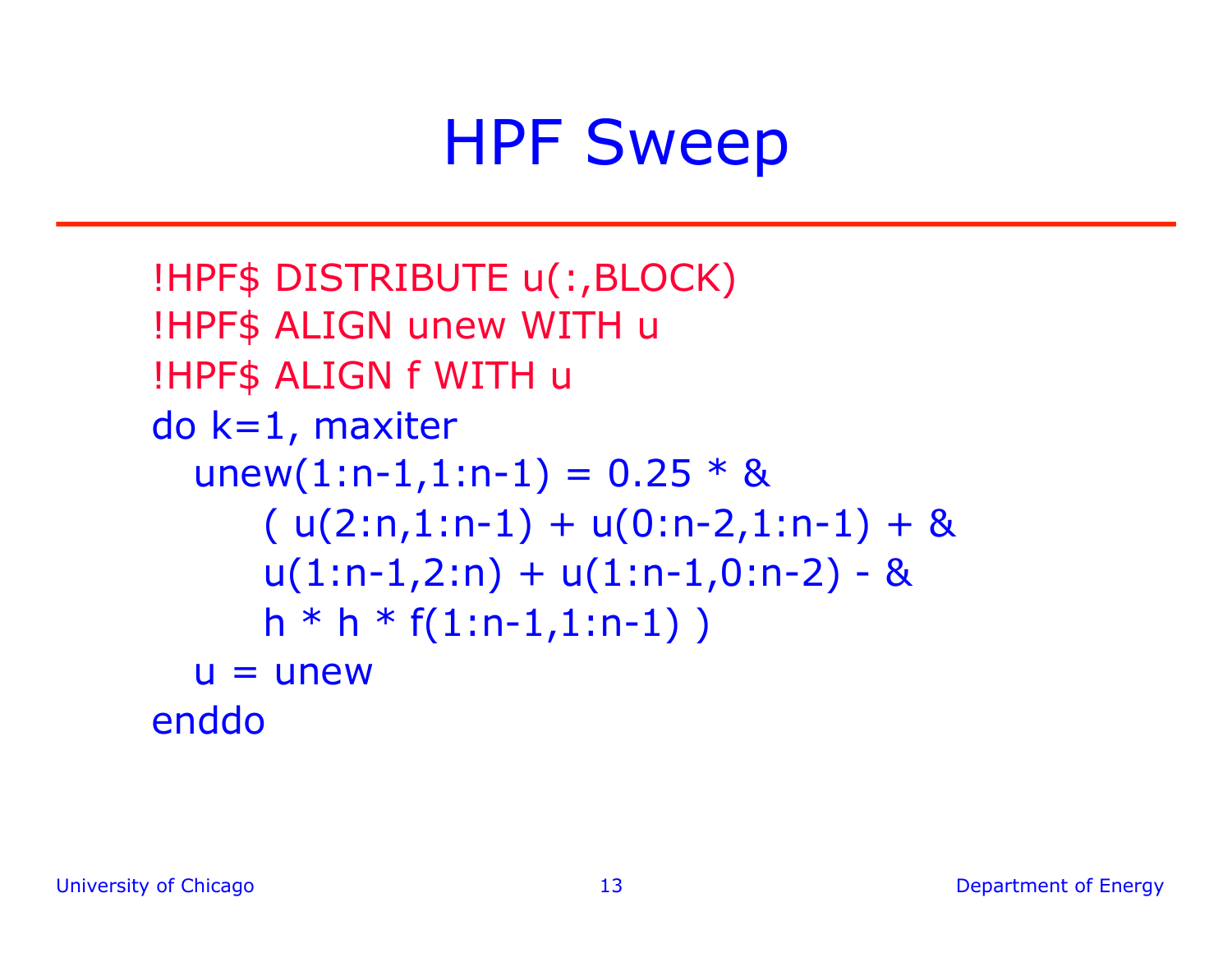### OpenMP Sweep

```
!$omp parallel 
!$omp do 
  do j=1, n-1
     do i=1, n-1
        unew(i,j) = 0.25 * (u(i+1,j) + u(i-1,j) + 8u(i,j+1) + u(i,j-1) - 8h * h * f(i,j)enddo 
  enddo 
!$omp enddo
```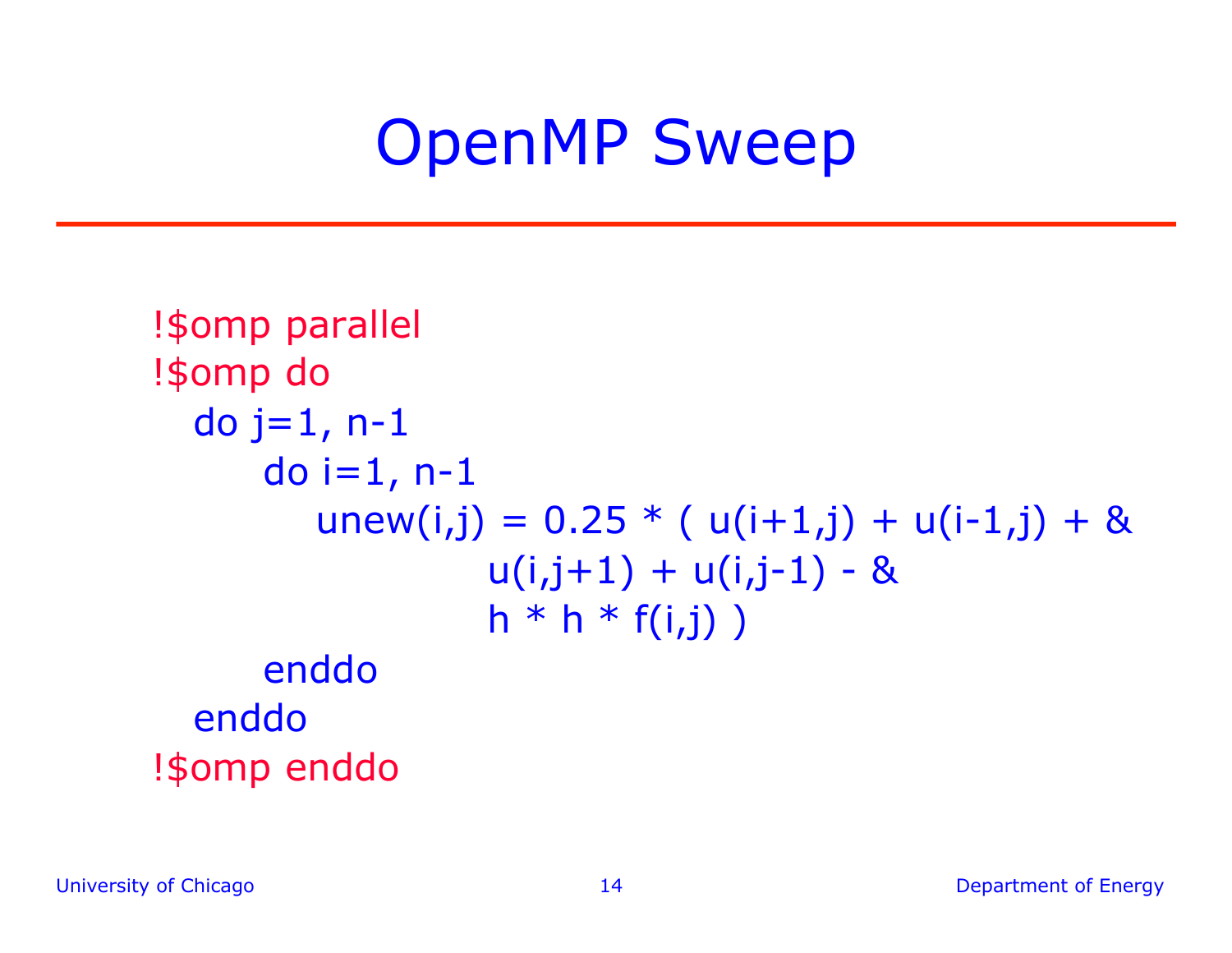# ZPL Sweep

```
region 
  R = [0..n+1,0..n+1];direction 
  N=[-1,0]; S=[1,0]; W=[0,-1]; E=[0,1];
Var 
   u : [BigR] real; 
[R] repeat 
  u:=0.25*(u@n + u@e + u@s + u@w) - h*h*f;Until (…convergence…);
```
#### (Roughly, since I'm not a ZPL programmer)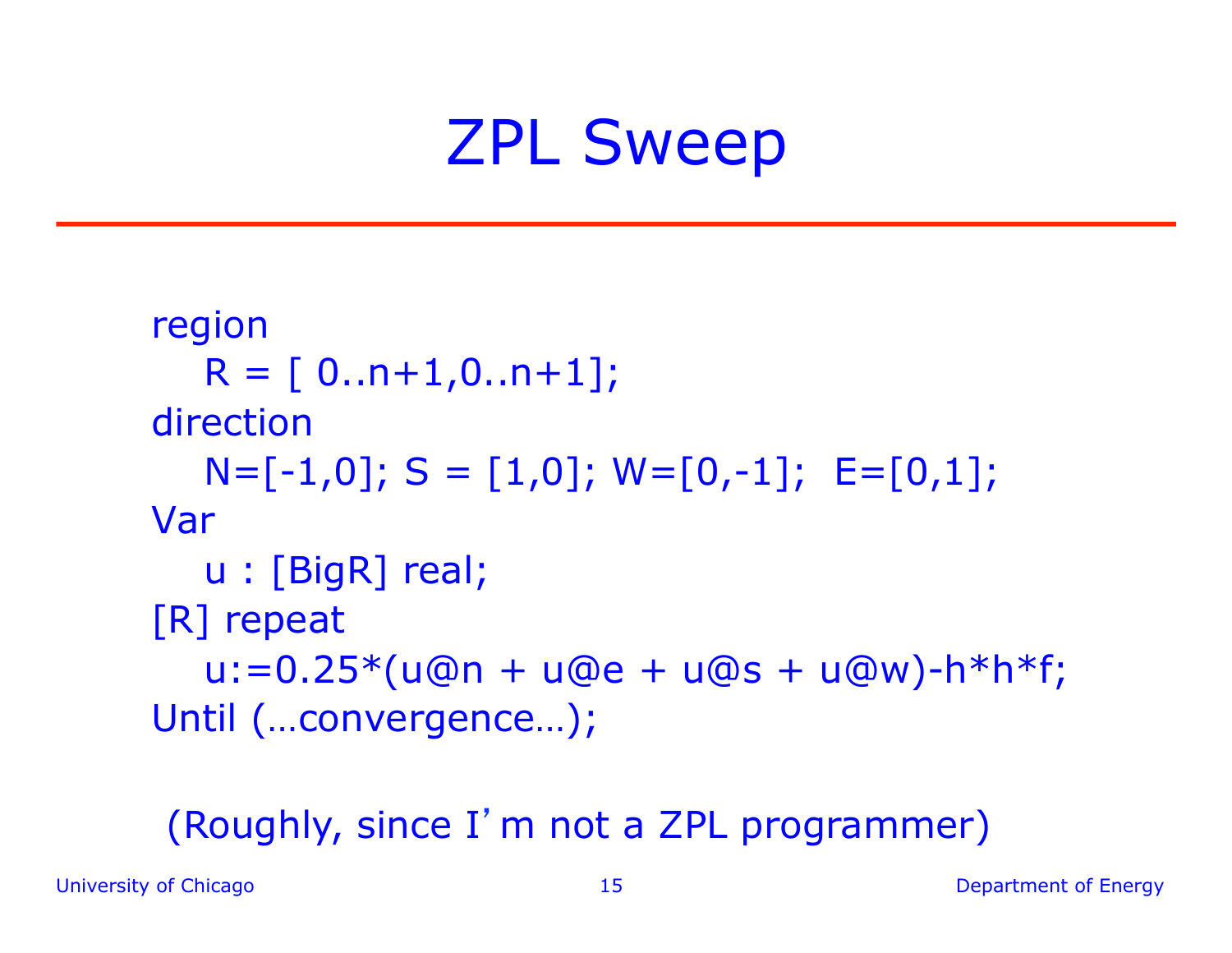# Other Solutions

- Similarly nice code for this example can be prepared in other "global name space" languages, such as UPC and CAF (CoArray Fortran)
	- ♦ User is responsible for more details than in the examples shown, but code is still simpler than MPI code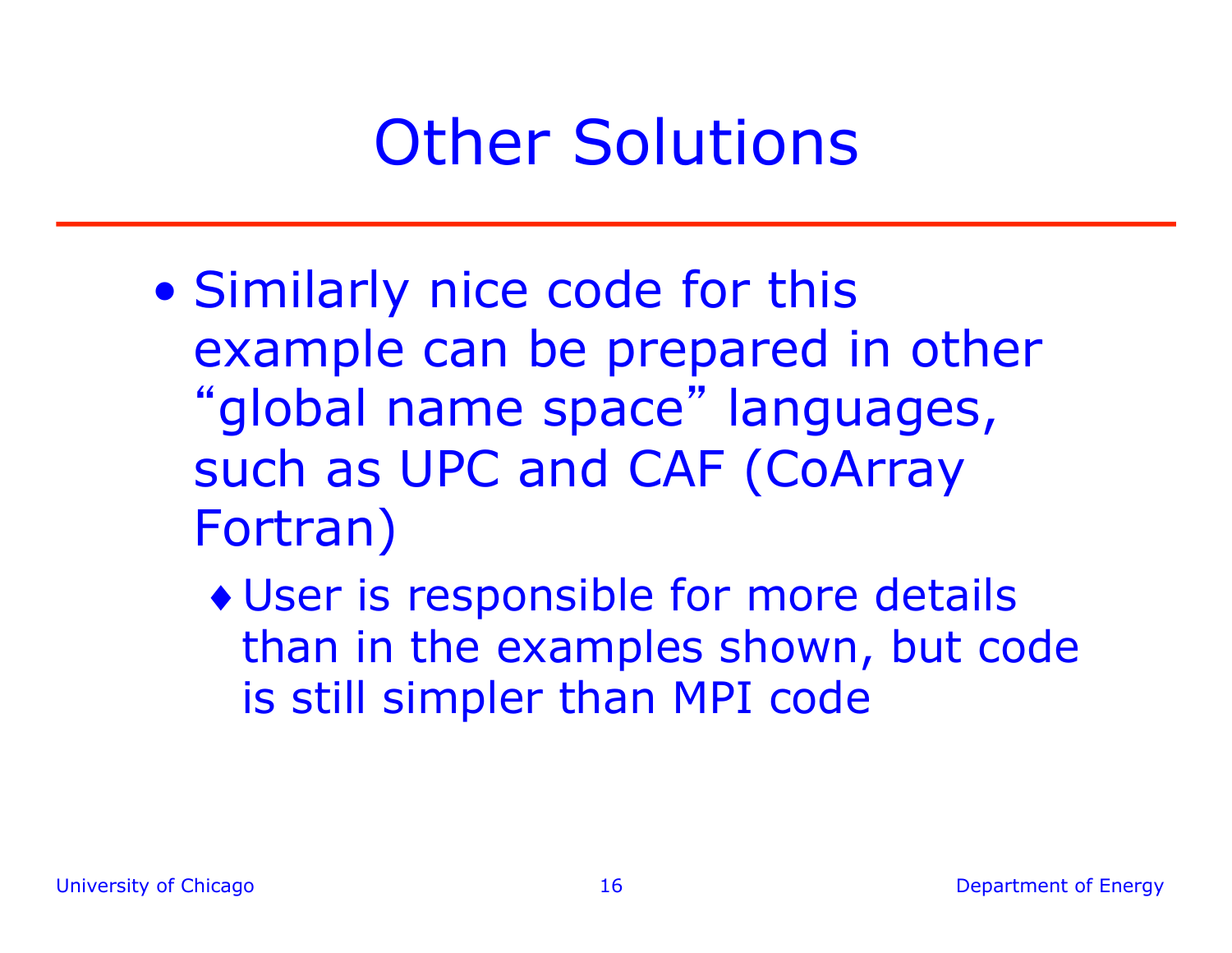#### Lessons

- Strengths of non-MPI solutions
	- ♦ Data decomposition done for the programmer
	- ♦ No "action at a distance"
- So why does anyone use MPI?
	- ♦ Performance
	- ♦ Completeness
	- ♦ Ubiquity
		- Does your laptop have MPI on it? Why not?
- But more than that…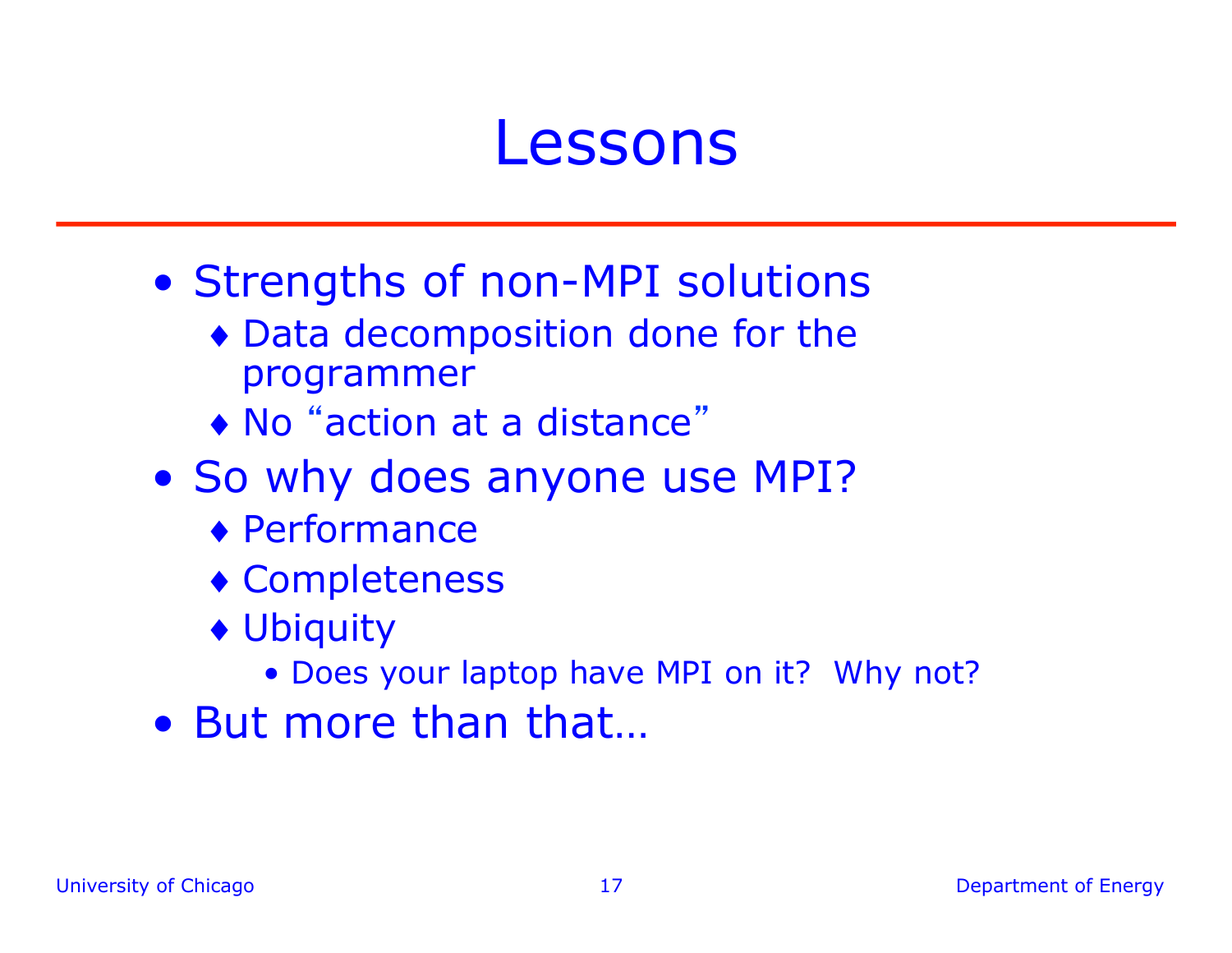# Why Not Always Use HPF?

- Performance!
	- ♦ From "A Comparison of PETSC Library and HPF Implementations of an Archetypal PDE Computation" (*M. Ehtesham Hayder, David E. Keyes, and Piyush Mehrotra)*
	- ♦ PETSc (Library using MPI) performance *double* HPF
- Maybe there's something to explicit management<br>of the data decomposition…

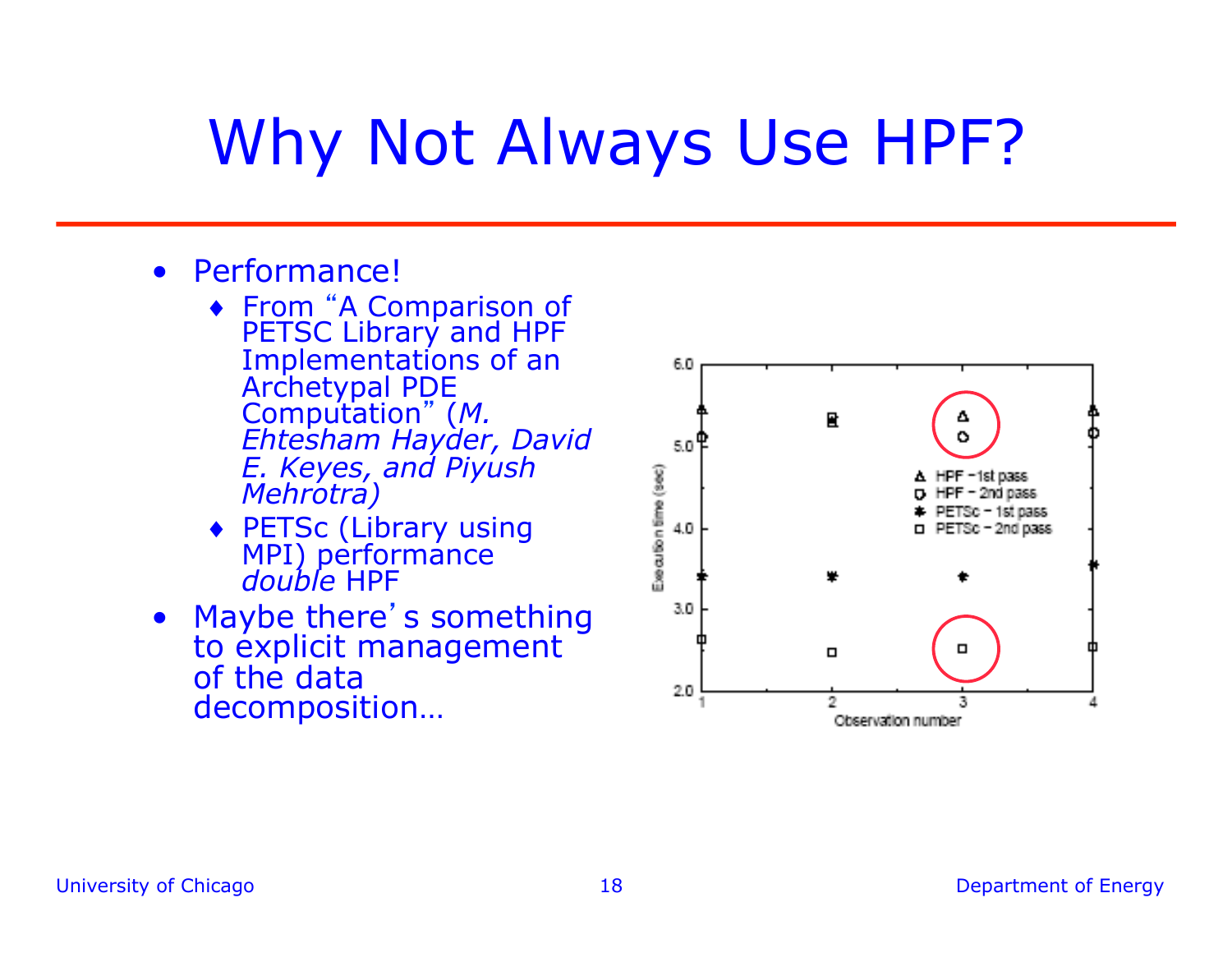#### Not All Codes Are Completely Regular

- Examples:
	- ♦ Adaptive Mesh refinement
		- How does one process know what data to access on another process?
			- 8Particularly as mesh points are dynamically allocated
		- (You could argue for fine-grain shared/distributed memory, but performance cost is an unsolved problem in general)
		- Libraries exist (in MPI), e.g., Chombo, KeLP (and successors)
	- ♦ Unstructured mesh codes
		- More challenging to write in any language
		- Support for abstractions like index sets can help, but only a little
		- MPI codes are successful here …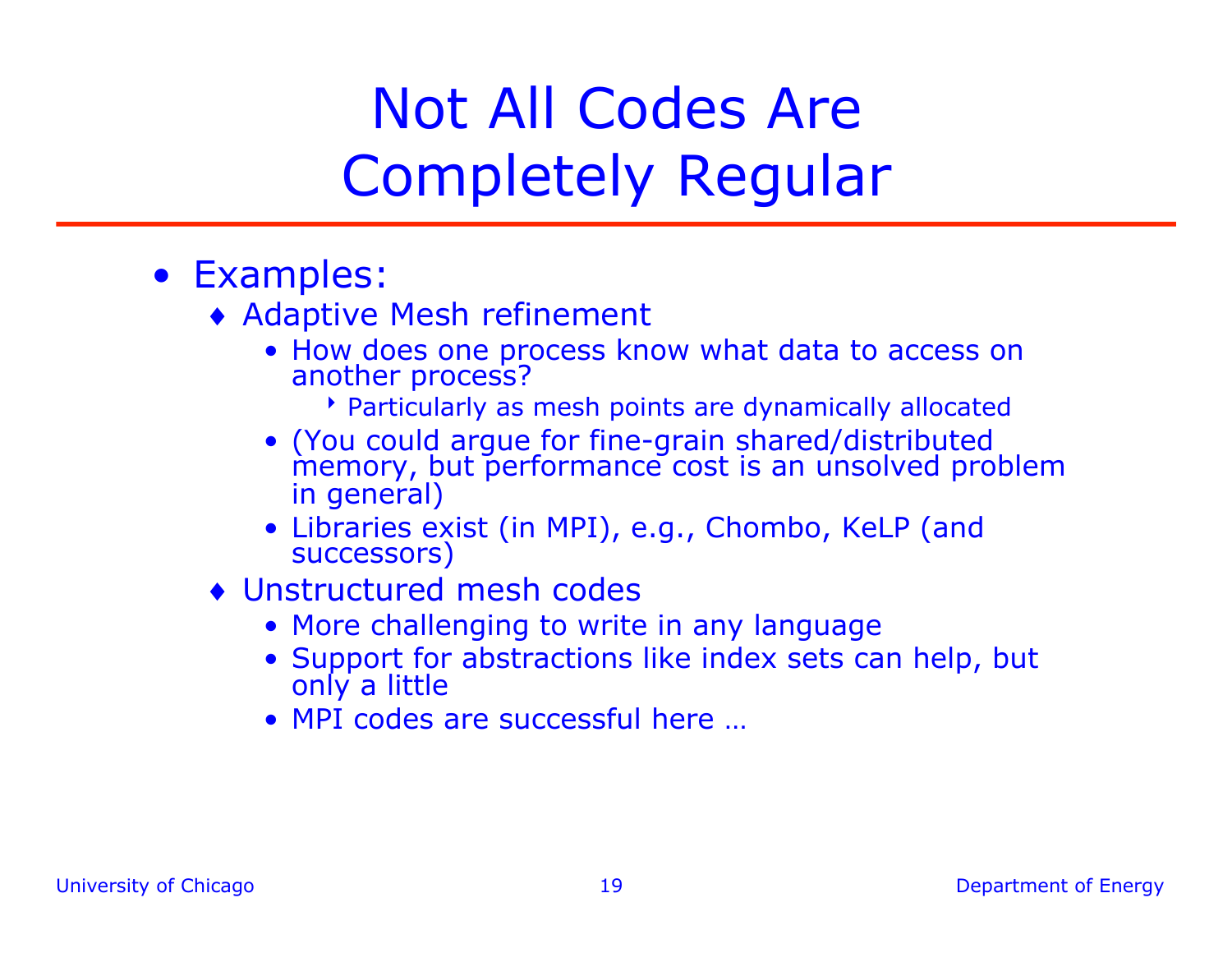# FUN3d Characteristics

- Tetrahedral vertex-centered unstructured grid code developed by W. K. Anderson (NASA LaRC) for steady compressible and incompressible Euler and Navier-Stokes equations (with one-equation turbulence modeling)
- Won Gordon Bell Prize in 1999
- Uses MPI for parallelism
- Application contains *ZERO* explicit lines of MPI
	- ♦ All MPI within the PETSc library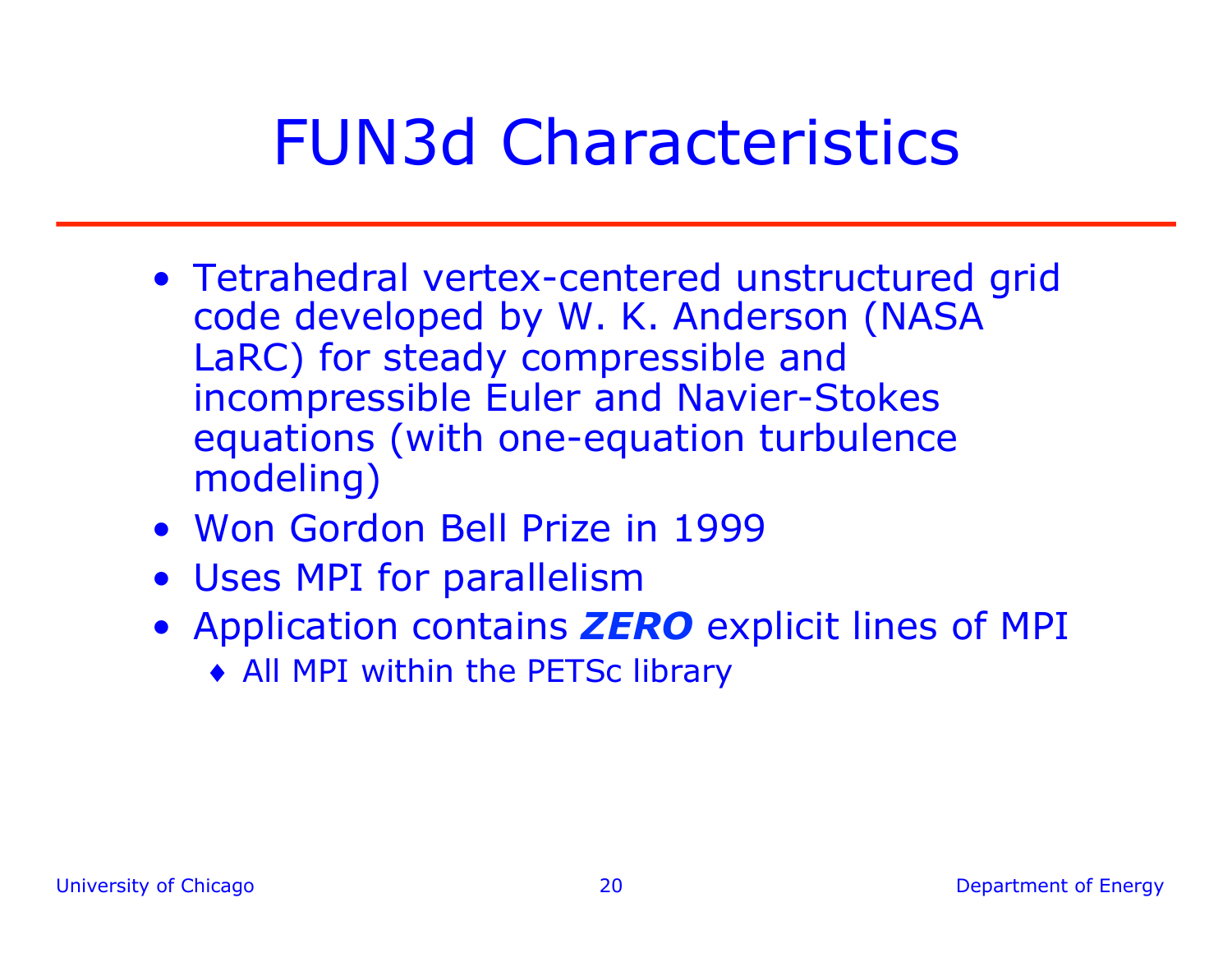#### Fun3d Performance

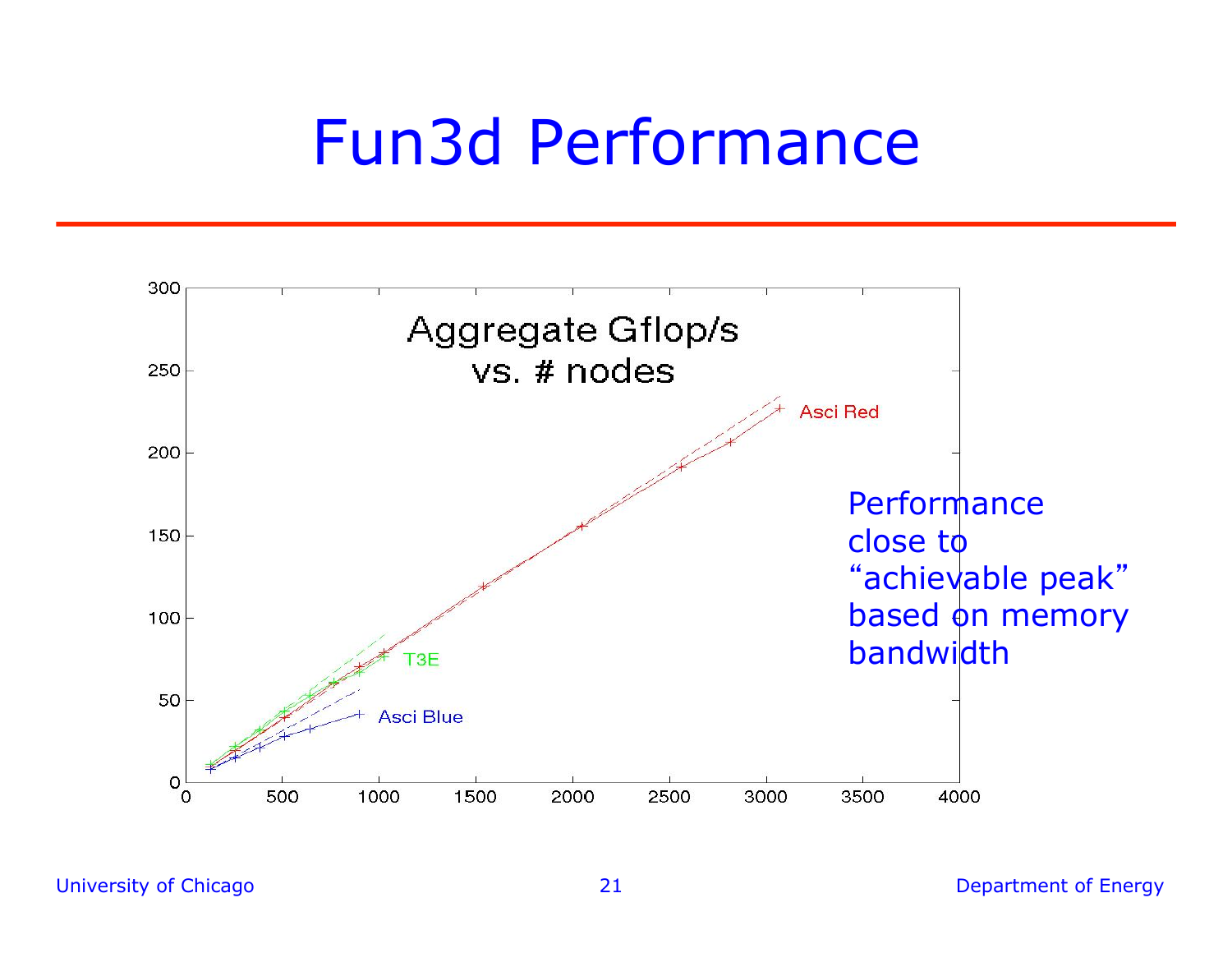#### Another Example: Regular Grids —But With a Twist

- "C Grids" common for certain geometries
- Communication pattern is regular but not part of "mesh" or "matrix" oriented languages
	- $\bullet$  |i-n/2|>L, use one rule, otherwise, use a different rule
	- ♦ No longer transparent in HPF or **ZPL**
	- ♦ Convenience features are *brittle*
		- Great when they match what you want
		- But frustrating when they don't
	- ♦ (I haven't even started on staggered meshes or mortar element methods or 1-irregular grids or LUMR …)

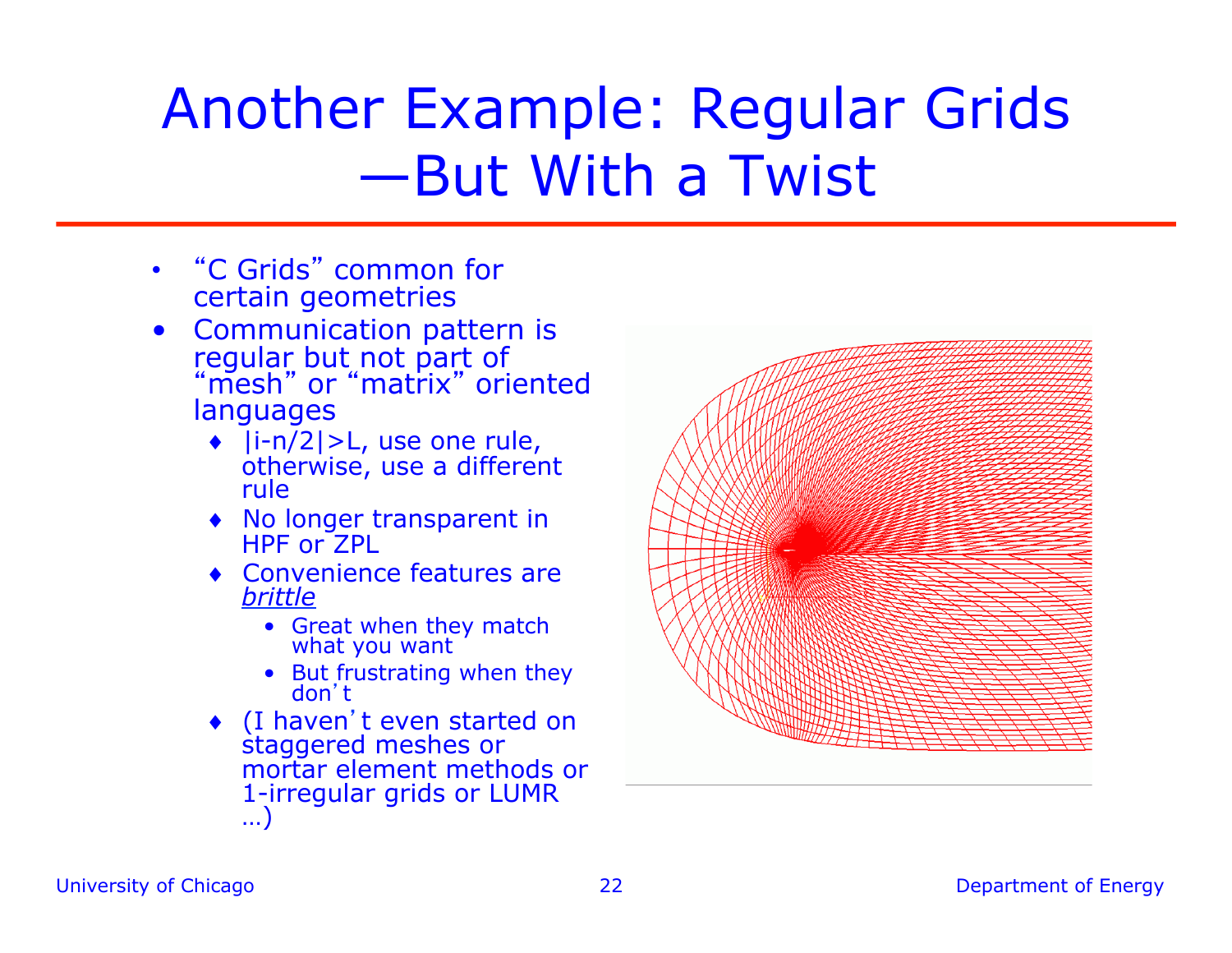### Irregular Access

- For  $j=1$ , zillion  $table[f(j)]$  ^= intable[f(j)]
- Table, intable are "global" arrays (distributed across all processes)
- Seems simple enough
	- ♦ ^ is XOR, which is associative and commutative, so order of evaluation is irrelevant
- Core of the GUPS (also called TableToy) example
	- ♦ Two versions: MPI and shared memory
	- ♦ MPI code is much more complicated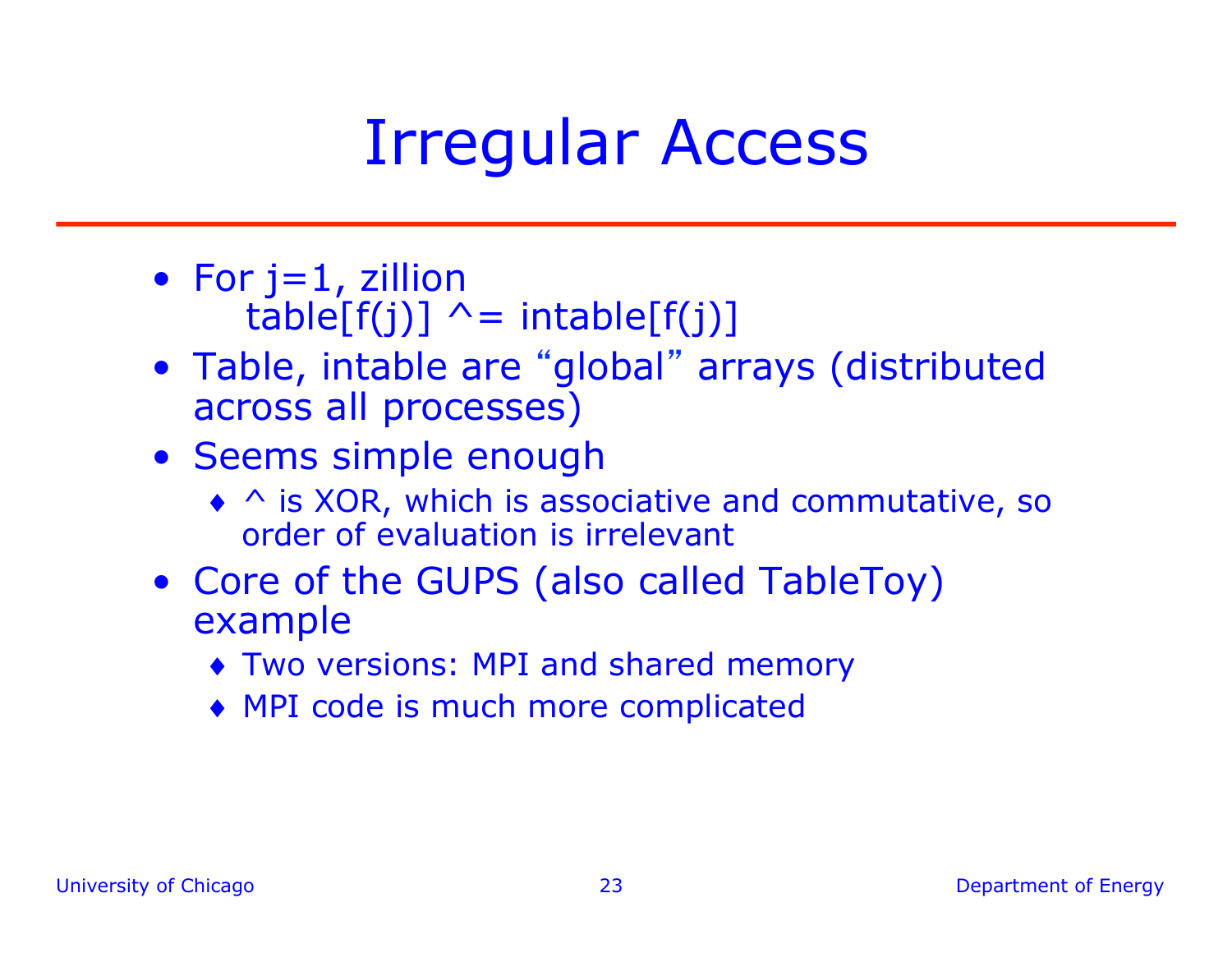# But…

- MPI version produces the same answer every time
- Shared/Distributed memory version *does not*
	- ♦ Race conditions are present
	- ♦ Benchmark is from a problem domain where getting the same answer every time is not required
	- ♦ Scientific simulation often does not have this luxury
- You *can* make the shared memory version produce the same answer every time, but
	- ♦ You either need fine-grain locking
		- In software, costly in time, may reduce effective parallelism
		- In hardware, with sophisticated remote atomic operations (such as a remote compare and swap), but costly in \$
	- ♦ Or you can aggregate operations
		- Code starts looking like MPI version …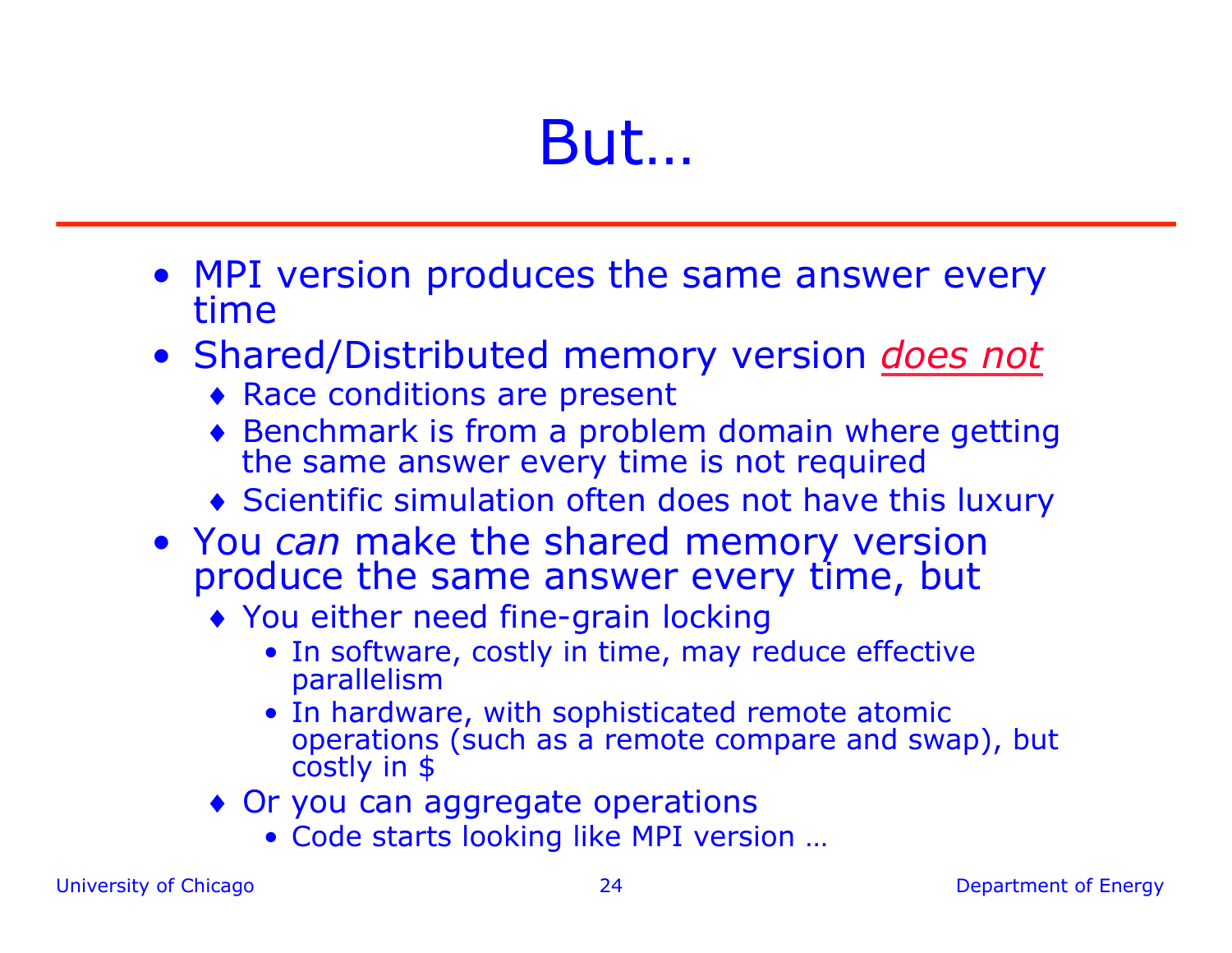# Broadcast And Allreduce

- Simple in MPI:
	- ♦ MPI\_Bcast, MPI\_Allreduce
- Simple in shared memory (?)
	- $\triangleleft$  do i=1,n  $a(i) = b(i)$  ! B (shared) broadcast to A enddo
	- $\bullet$  do i=1,n  $sum = sum + A(i)$  ! A (shared) reduced to sum enddo
- But wait how well would those perform?
	- ♦ Poorly. Very Poorly (much published work in sharedmemory literature)
	- ♦ Optimizing these operations is not easy (e.g., see papers at EuroPVMMPI03-04)
- Unrealistic to expect a compiler to come up with these algorithms
	- ♦ E.g., OpenMP admits this and contains a special operation for scalar reductions (OpenMP v2 adds vector reductions)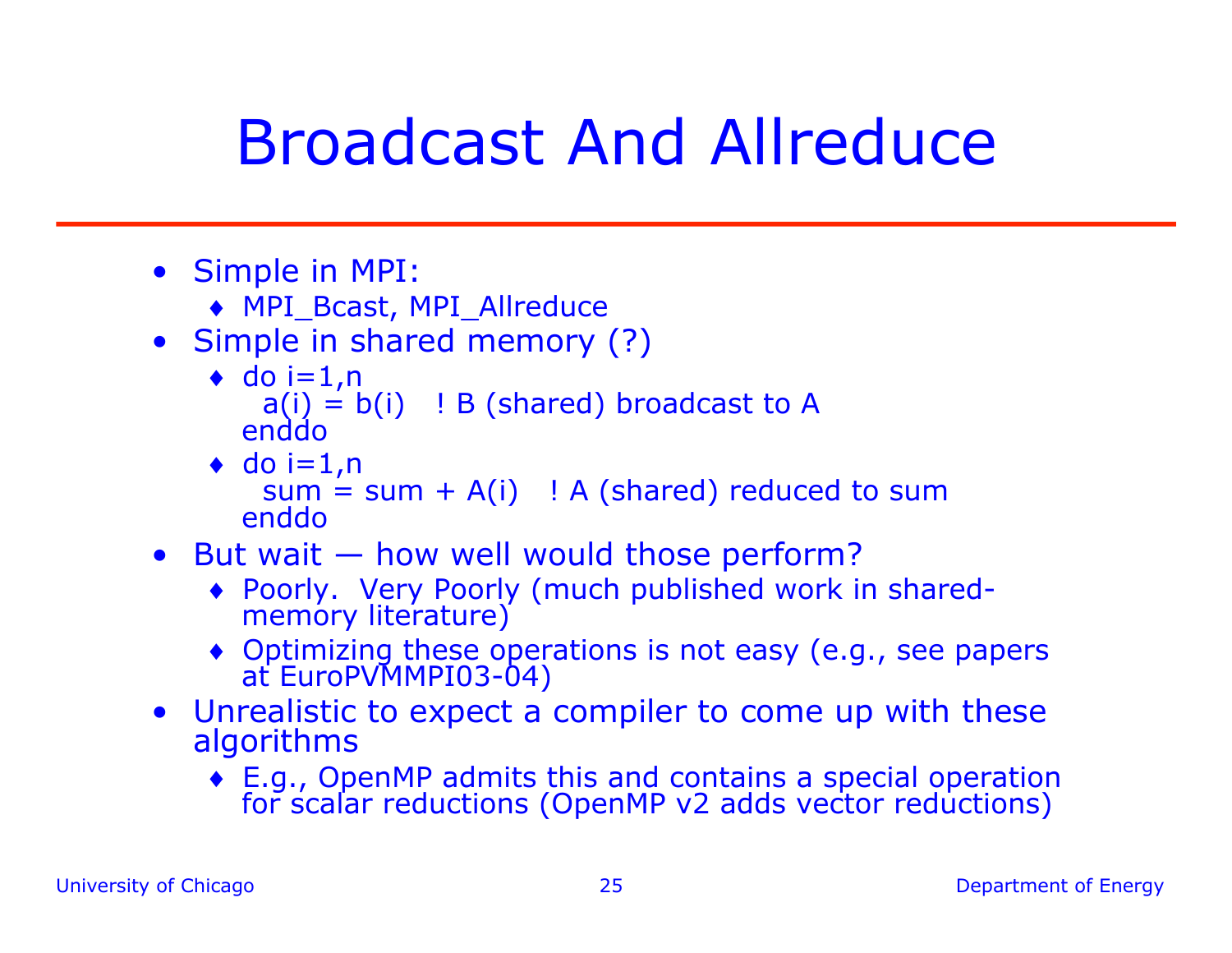# Is Ease of Use the *Overriding* Goal?

- MPI often described as "the assembly language of parallel programming"
- C and Fortran have been described as "portable assembly languages"
	- ♦ (That's company MPI is proud to keep)
- Ease of use is important. But *completeness* is more important.
	- ♦ Don't force users to switch to a different approach as their application evolves
		- Remember the mesh examples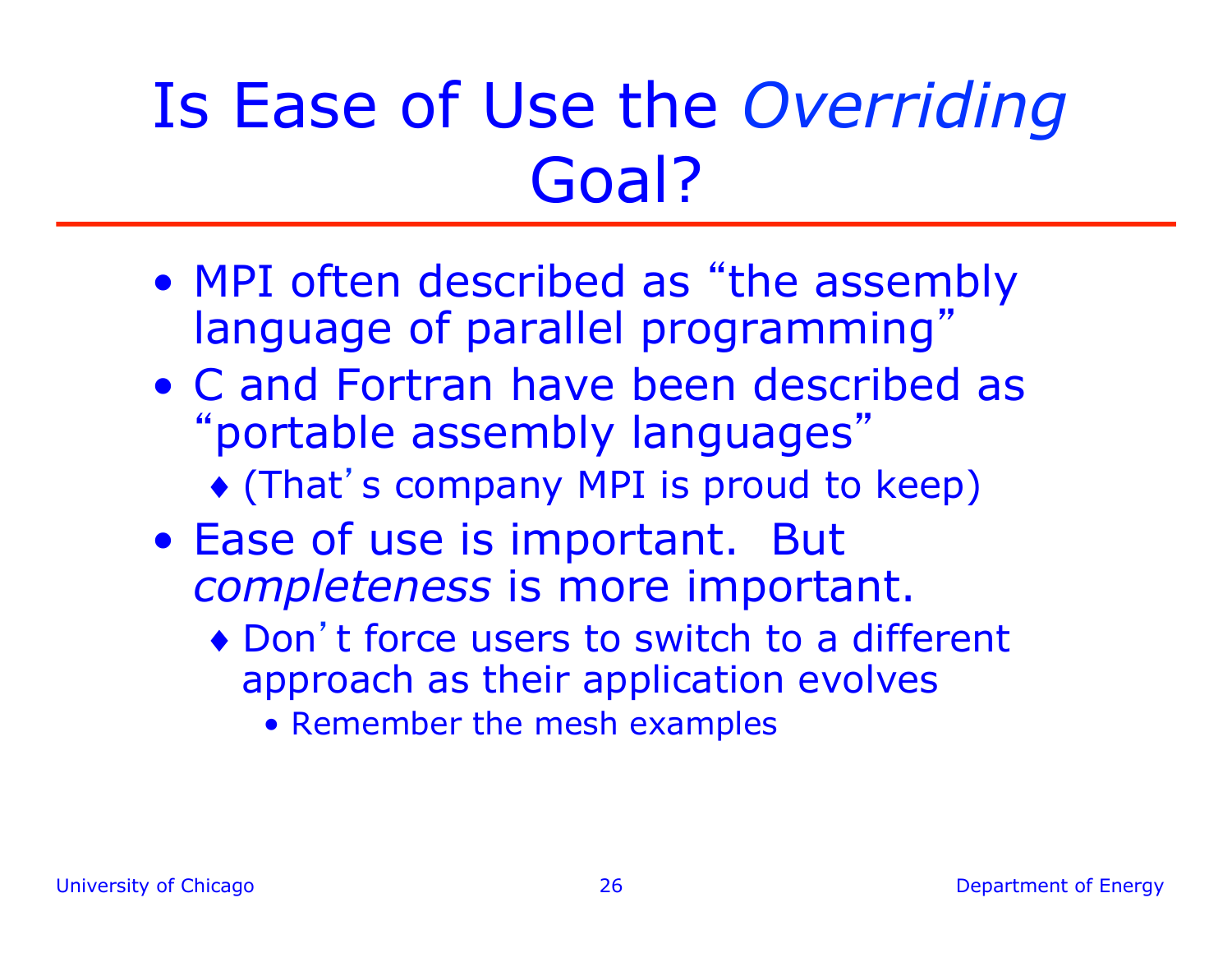# Conclusions: Lessons From MPI

- A successful parallel programming model must enable more than the simple problems
	- $\bullet$  It is nice that those are easy, but those weren't that hard to begin with
- Scalability is essential
	- ♦ Why bother with limited parallelism?
	- ♦ Just wait a few months for the next generation of hardware
- Performance is equally important ♦ But not at the cost of the other items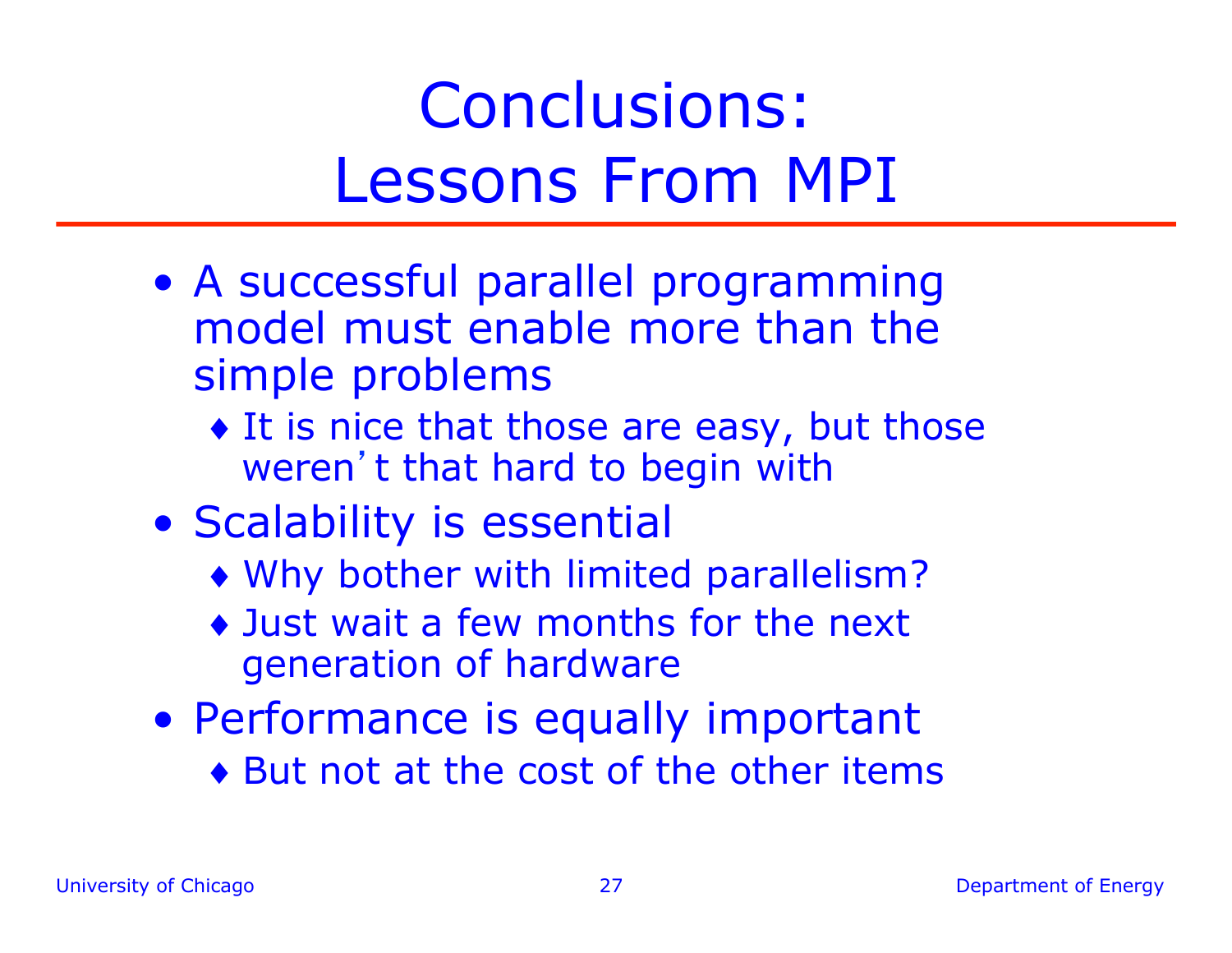#### More Lessons

- A general programming model for high-performance technical computing must address many issues to succeed, including:
- Completeness
	- ♦ Support the evolution of applications
- Simplicity
	- ♦ Focus on *users* not implementors
	- ♦ Symmetry reduces users burden
- Portability rides the hardware wave
	- ♦ Sacrifice only if the advantage is *huge* and *persistent*
	- ♦ Competitive performance and elegant design is not enough
- Composability rides the software wave
	- ♦ Leverage improvements in compilers, runtimes, algorithms
	- ♦ Matches hierarchical nature of systems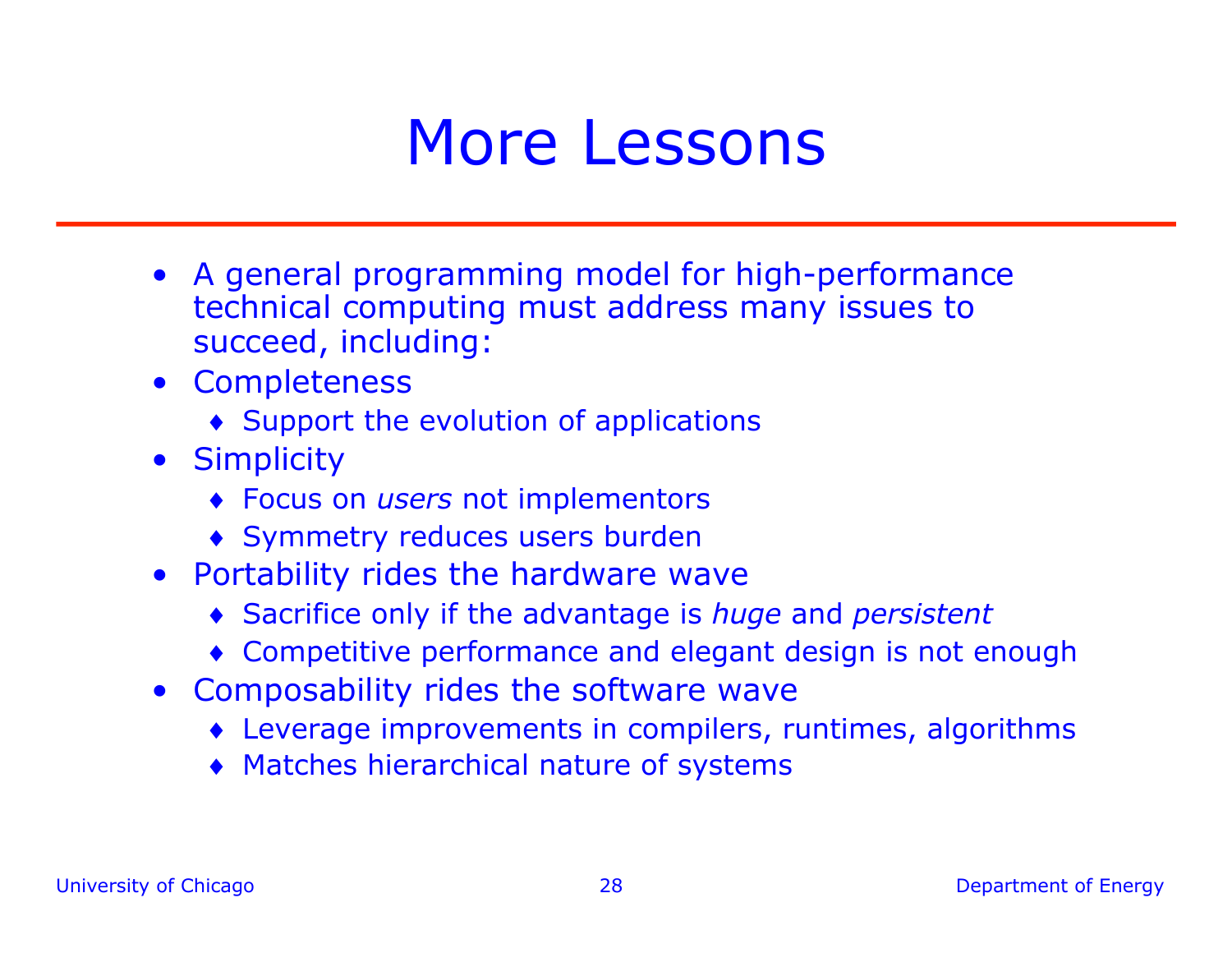#### Directions For Future Programming Models

- Enabling Evolution
	- ♦ Transformations to legacy code
		- We already need this for memory locality, atomicity
		- Adding better support for detecting and recovering from faults (e.g., independent confirmation of invarient combined with parallel-I/O-enabled, user-directed checkpoints)
- New ways of thinking
	- ♦ Different operators (e.g., chemotaxis-like programming for high-fault situations)
	- ♦ Probabilistic programming (and results)
- "Small scale" ultracomputing
	- ♦ Same technology that gives us exaflops may (should!) give us deskside petaflops
	- ♦ Interactive ultracomputing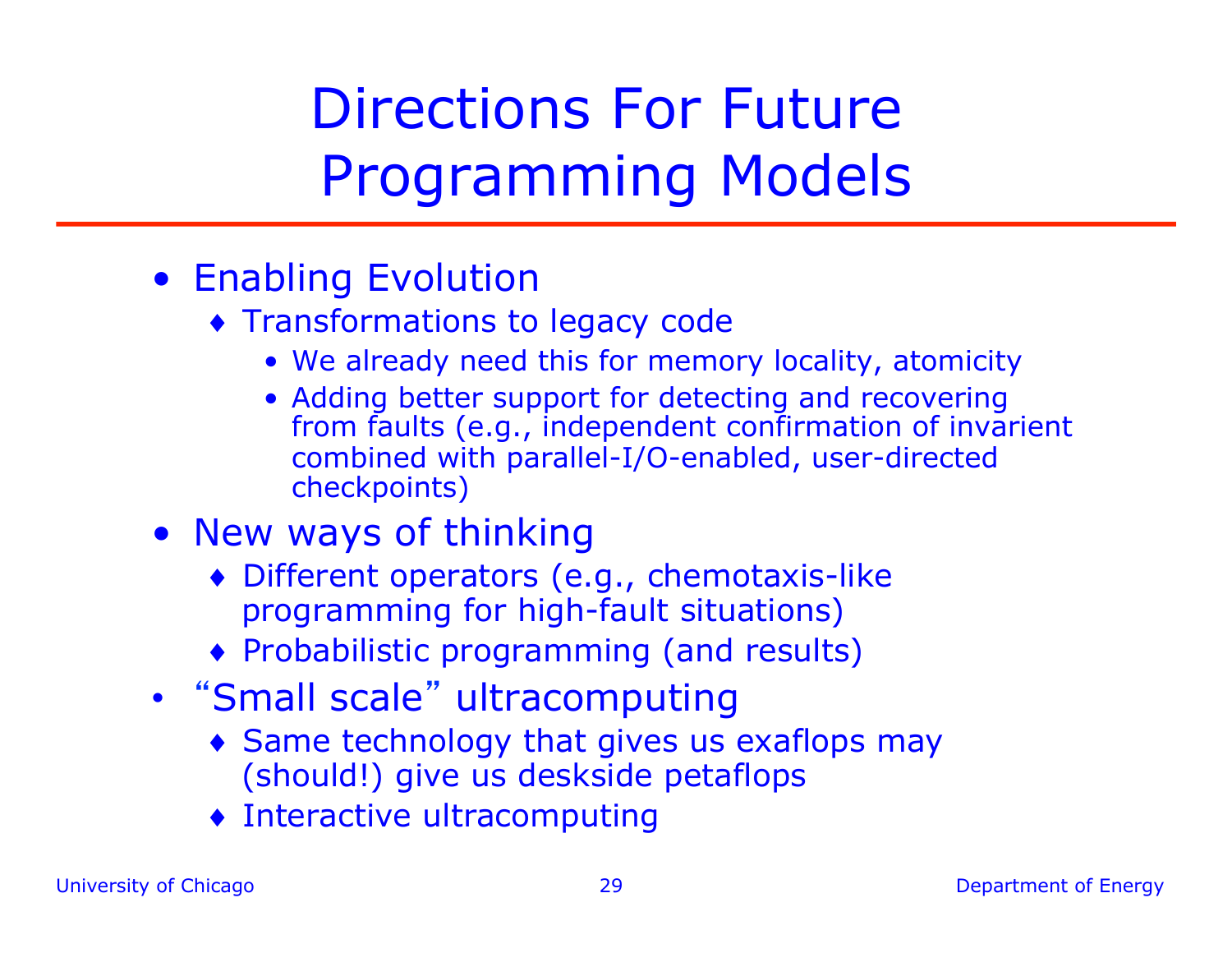#### Improving Parallel Programming

- How can we make the programming of *real* applications easier?
- Problems with the Message-Passing Model
	- ♦ User's responsibility for data decomposition
	- ♦ "Action at a distance"
		- Matching sends and receives
		- Remote memory access
	- ♦ Performance costs of a library (no compile-time optimizations)
	- ♦ Need to choose a particular set of calls to match the hardware
- In summary, the lack of abstractions that match the applications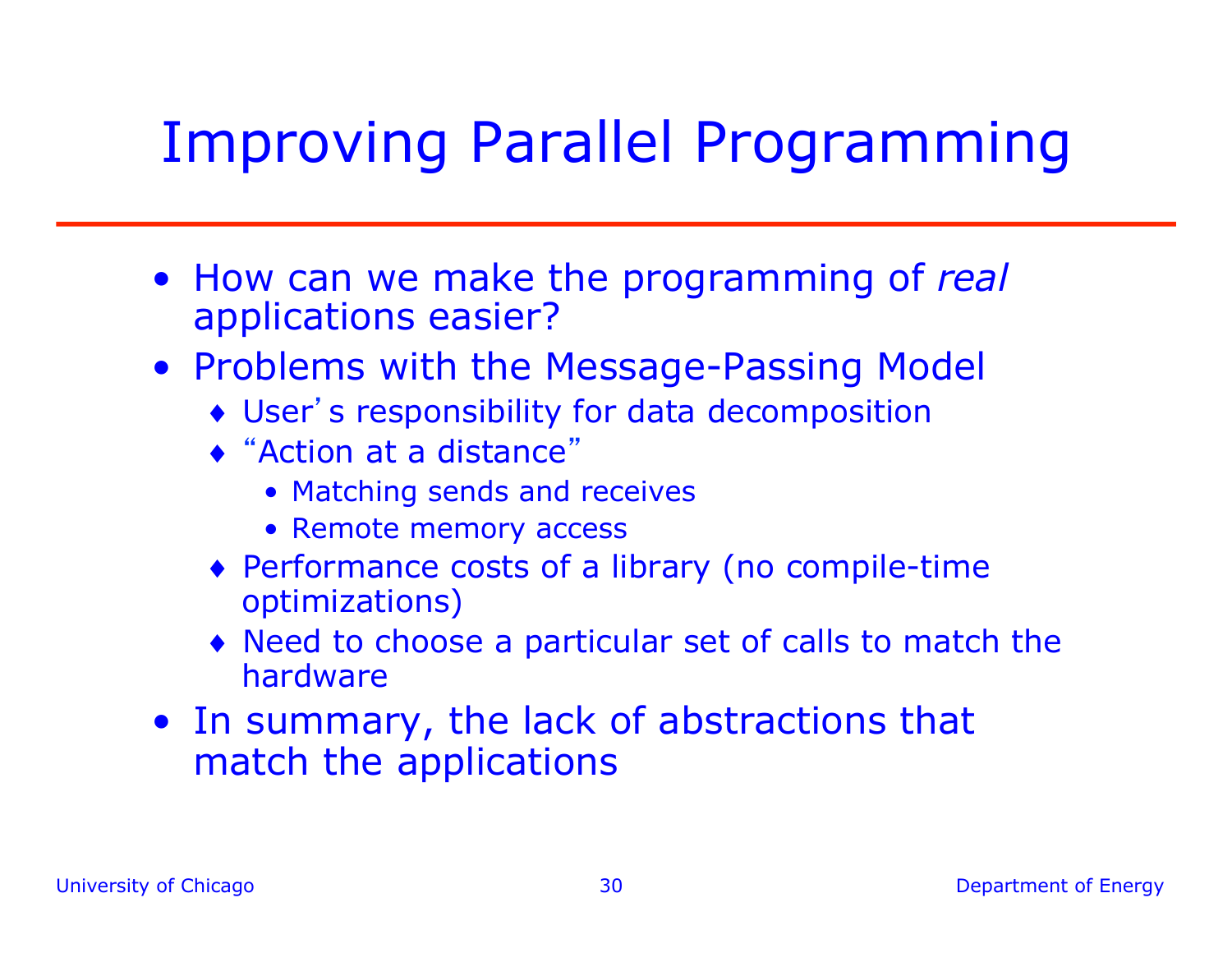# **Challenges**

- Must avoid the traps:
	- ♦ The challenge is not to make easy programs easier. The challenge is to make hard programs *possible*.
	- ♦ We need a "well-posedness" concept for programming tasks
		- Small changes in the requirements should only require small changes in the code
		- Rarely a property of "high productivity" languages
			- Abstractions that make easy programs easier don't solve the problem
	- ♦ Latency hiding is not the same as low latency
		- Need "Support for *aggregate operations on large collections*"
- An even harder challenge: make it hard to write incorrect programs.
	- ♦ OpenMP is not a step in the (entirely) right direction
	- ♦ In general, current shared memory programming models are very dangerous.
		- They also perform action at a distance
		- They require a kind of user-managed data decomposition to preserve performance without the cost of locks/memory atomic operations
	- ♦ Deterministic algorithms should have provably deterministic implementations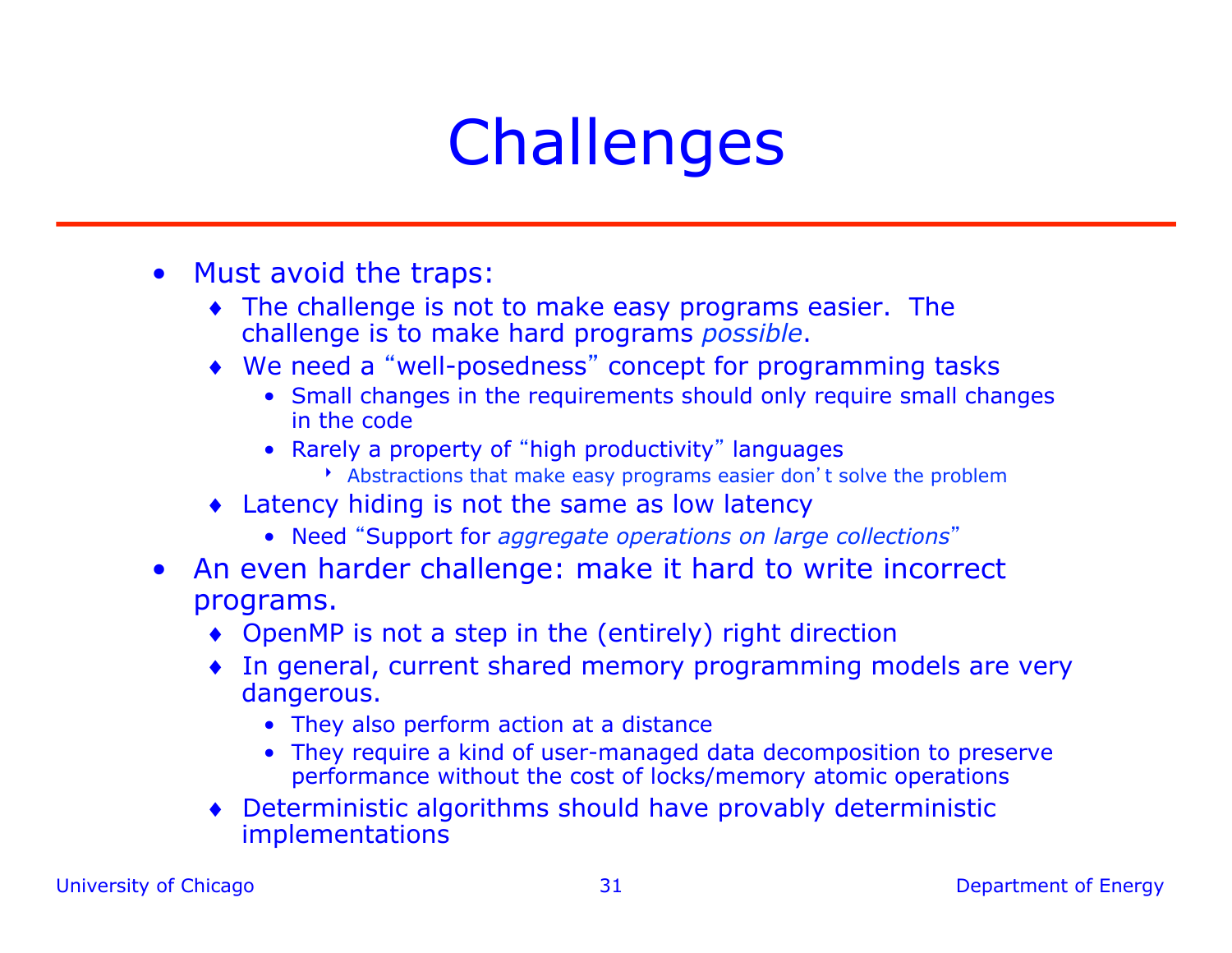### Manual Decomposition of Data **Structures**

| 0  | 1  | $\overline{2}$ | 3  | 4  | 5  | 6  | 7  |
|----|----|----------------|----|----|----|----|----|
| 8  | 9  | 10             | 11 | 12 | 13 | 14 | 15 |
| 16 | 17 | 18             | 19 | 20 | 21 | 22 | 23 |
| 24 | 25 | 26             | 27 | 28 | 29 | 30 | 31 |
| 32 | 33 | 34             | 35 | 36 | 37 | 38 | 39 |
| 40 | 41 | 42             | 43 | 44 | 45 | 46 | 47 |
| 48 | 49 | 50             | 51 | 52 | 53 | 54 | 55 |
| 56 | 57 | 58             | 59 | 60 | 61 | 62 | 63 |

| 0              |    | 4  | 5                    | 8       | 9                 |         | $12$ 13 |
|----------------|----|----|----------------------|---------|-------------------|---------|---------|
| $\overline{2}$ | 3  | 6  | 7                    | 10      | 11                | 14   15 |         |
| 16             | 17 | 20 | 21                   | $24$ 25 |                   | 28 29   |         |
| 18             | 19 |    | 22   23              | $26$ 27 |                   | 30   31 |         |
| 32             | 33 |    | $36 \mid 37 \mid 40$ |         | 41                | 44 45   |         |
| 34             | 35 | 38 | 39                   |         | $42 \mid 43 \mid$ | 46      | 47      |
| 48             | 49 | 52 | 53                   | 56      | 57                | 60      | 61      |
| 50             | 51 | 54 |                      |         | 55 58 59 62       |         | 63      |

| 0              | 1 <sup>1</sup>    | 4           |                | $5 \mid 16$ |         |          | $17$   20   21 |
|----------------|-------------------|-------------|----------------|-------------|---------|----------|----------------|
| $\overline{2}$ | $\mathbf{3}$      | 6           | $\overline{7}$ | 18          | $19$ 22 |          | 23             |
| 8              | 9.                | 12          |                | 13 24 25 28 |         |          | 29             |
| 10             | 11                | 14          |                | 15 26 27    |         |          | 30   31        |
| 32             |                   | 33 36 37 48 |                |             | 49      | 52       | 53             |
| 34             | 35 38 39 50 51 54 |             |                |             |         |          | 55             |
| 40             | 41                | † 44        |                | 45 56       | 57      | $V_{60}$ | 61             |
| 42             |                   | 43   46     |                | 47 58 59 62 |         |          | 63             |

- Trick!
	- ♦ This is from a paper on dense matrix tiling for uniprocessors!
- This suggests that managing data decompositions is a common problem for real machines, whether they are parallel or not
	- ♦ Not just an artifact of MPI-style programming
	- ♦ Aiding programmers in data structure decomposition is an important part of solving the productivity puzzle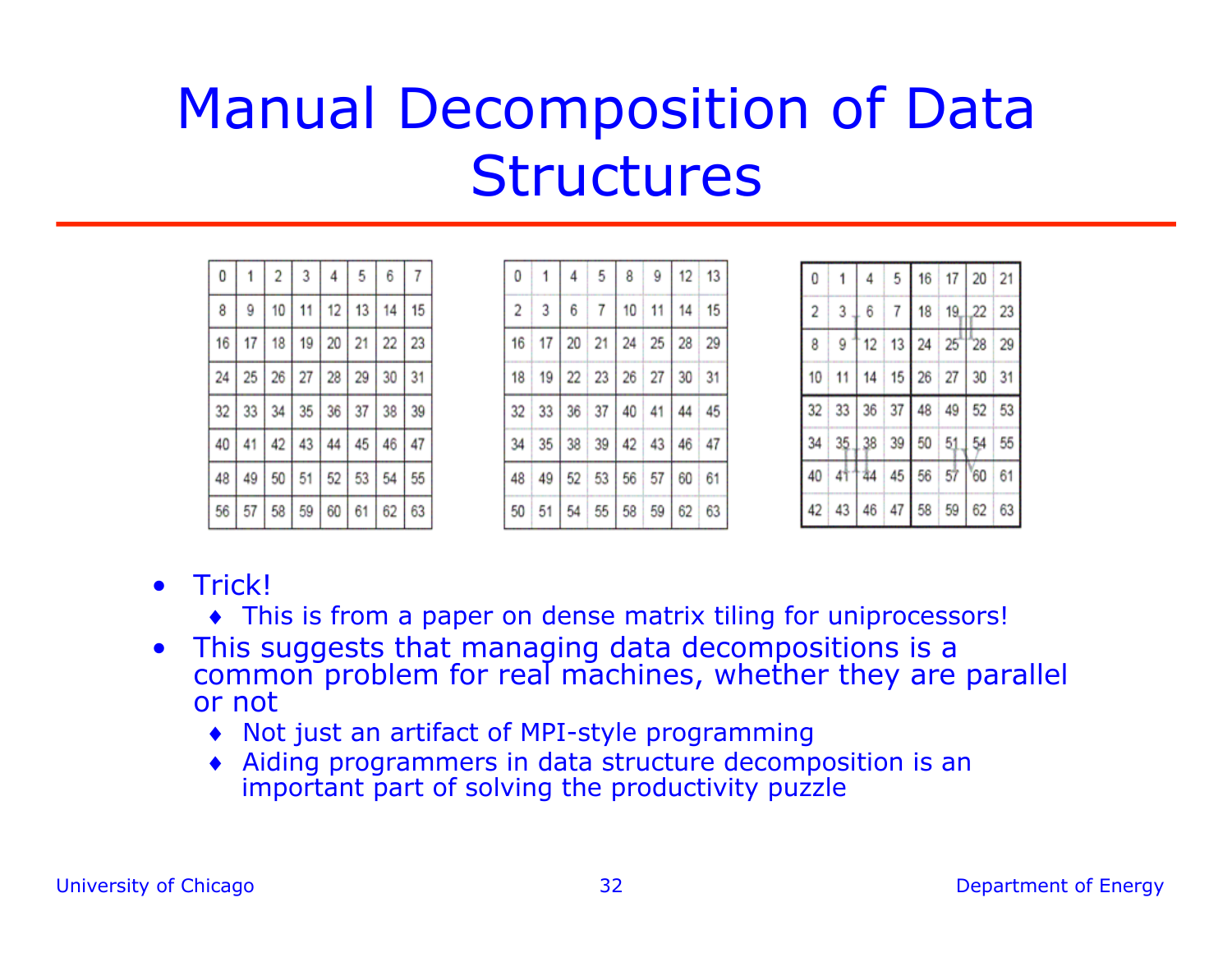# Some Questions for a Vendor

#### 1. Do you have a optimized DGEMM?

- Did you do it by hand?
- Did you use ATLAS?
- Should users choose it over the reference implementation from netlib?
- 2. Do you have an optimizing Fortran compiler
	- ♦ Is it effective?
- Aren't the answers to 1 and 2 *incompatible*?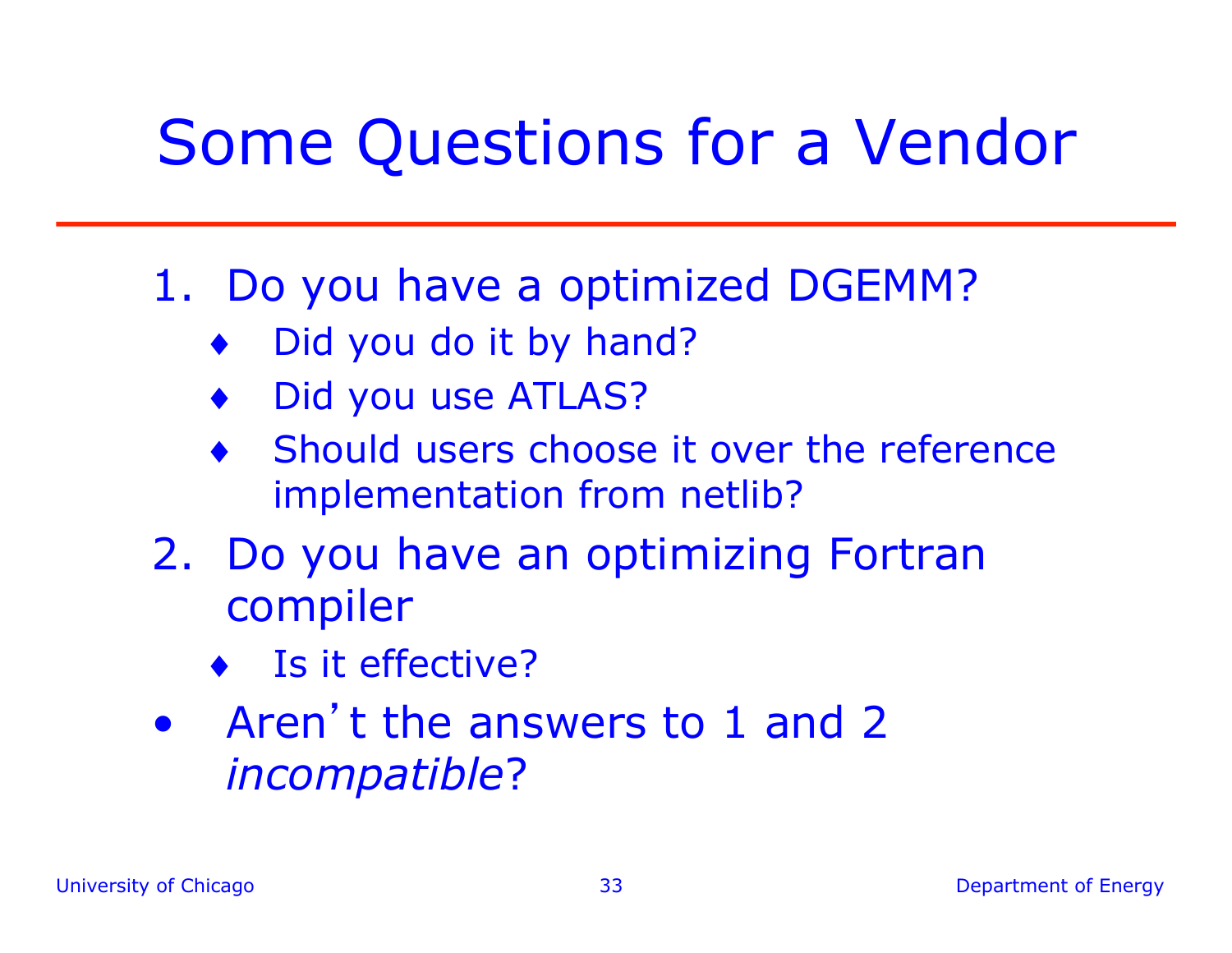#### Parallelizing Compilers Are Not the Answer



Enormous effort required to get good performance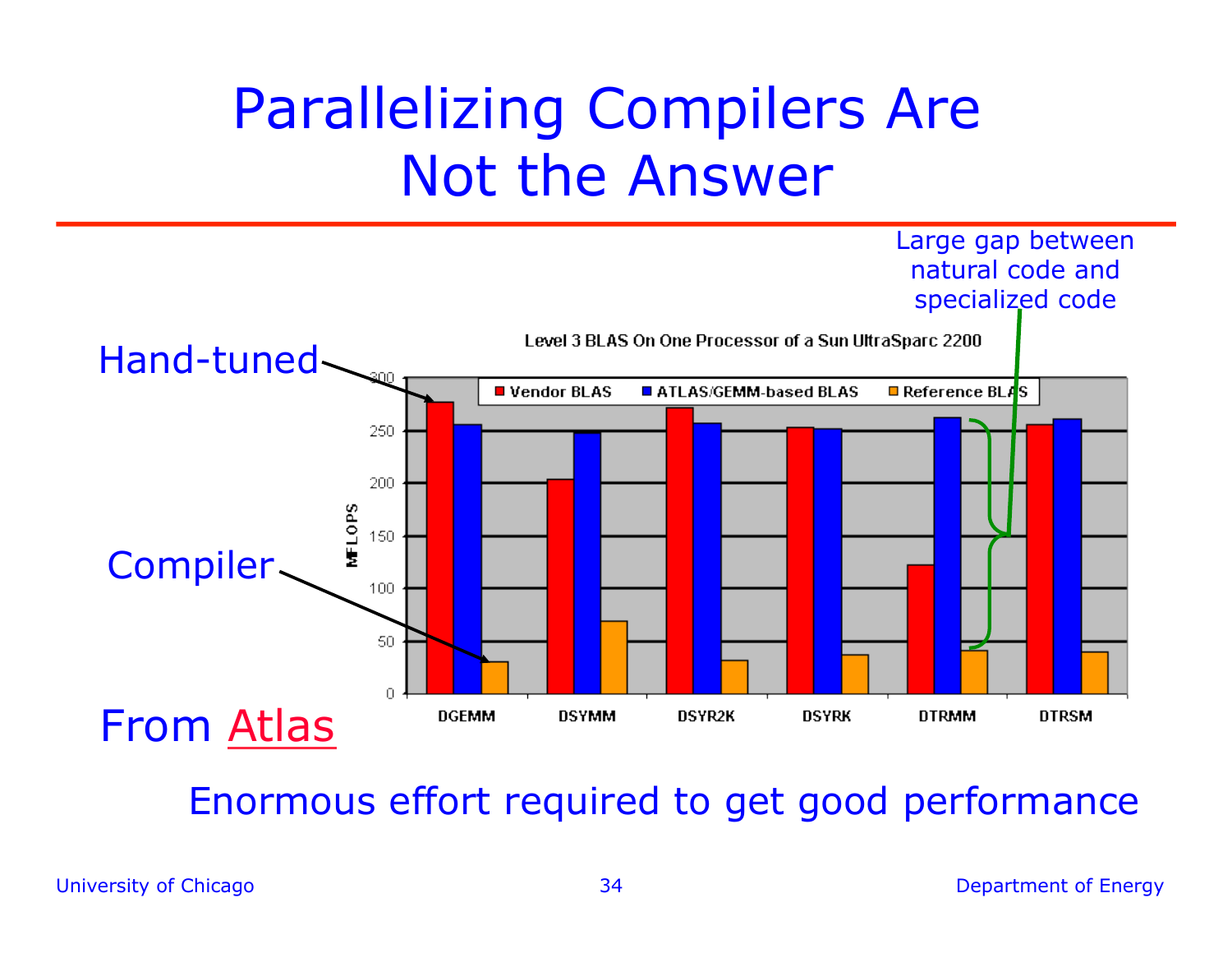What is Needed To Achieve *Real*  High Productivity Programming

- Managing Decompositions
	- ♦ Necessary for both parallel and uniprocessor applications
	- ♦ Many levels must be managed
	- ♦ Strong dependence on problem domain (e.g., halos, loadbalanced decompositions, dynamic vs. static)
- Possible approaches
	- ♦ Language-based
		- Limited by predefined decompositions
			- Some are more powerful than others; Divacon provided a built-in divided and conquer
	- ♦ Library-based
		- Overhead of library (incl. lack of compile-time optimizations), tradeoffs between number of routines, performance, and generality
	- ♦ Domain-specific languages …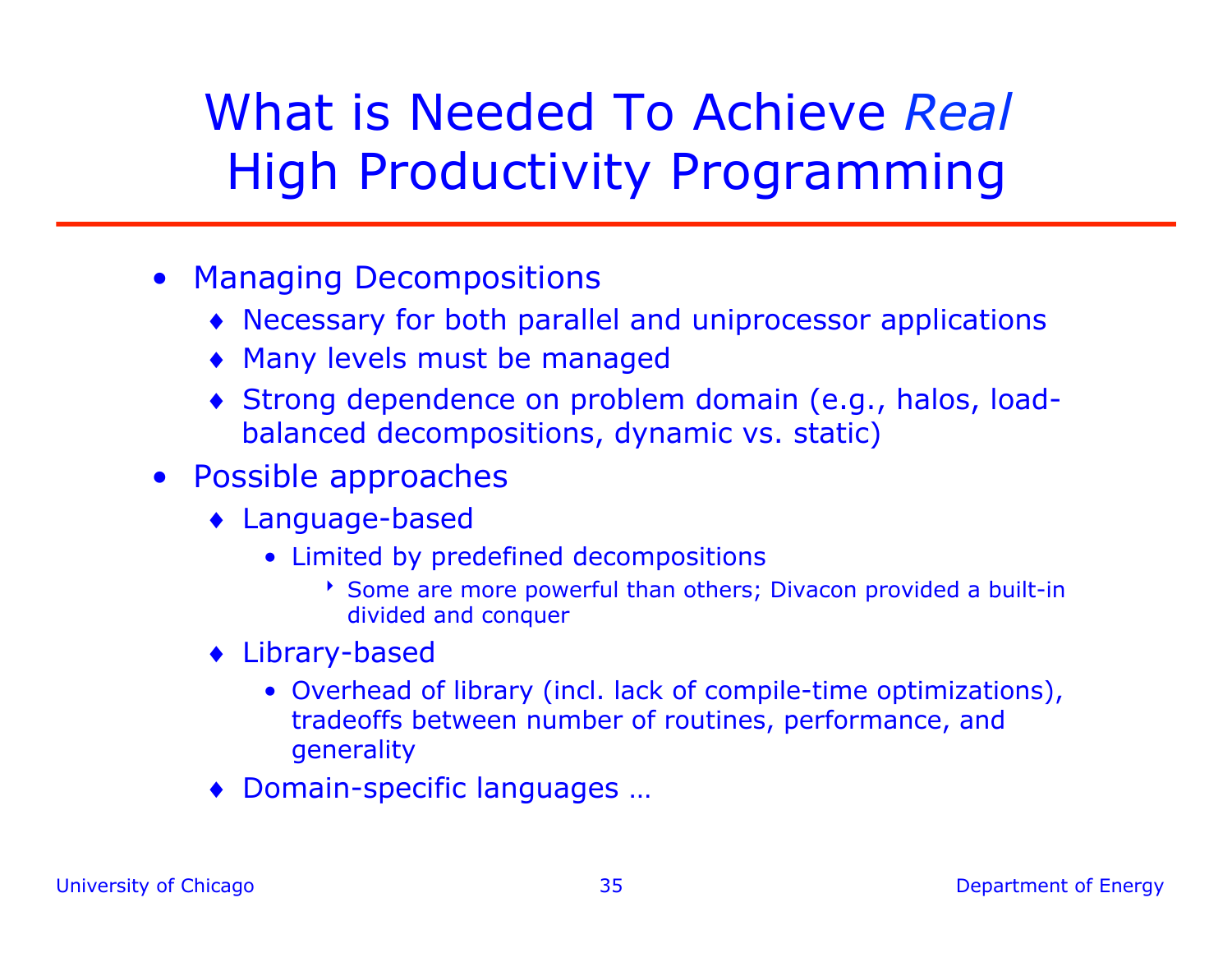# Domain-specific languages

- A possible solution, particularly when mixed with adaptable runtimes
- Exploit composition of software (e.g., work with existing compilers, don't try to duplicate/replace them)
- Example: mesh handling
	- ♦ Standard rules can define mesh
		- Including "new" meshes, such as C-grids
	- ♦ Alternate mappings easily applied (e.g., Morton orderings)
	- ♦ Careful source-to-source methods can preserve human-readable code
	- ♦ In the longer term, debuggers could learn to handle programs built with language composition (they already handle 2 languages – assembly and C/Fortran/…)
- Provides a single "user abstraction" whose implementation may use the composition of hierarchical models
	- ♦ Also provides a good way to integrate performance engineering into the application